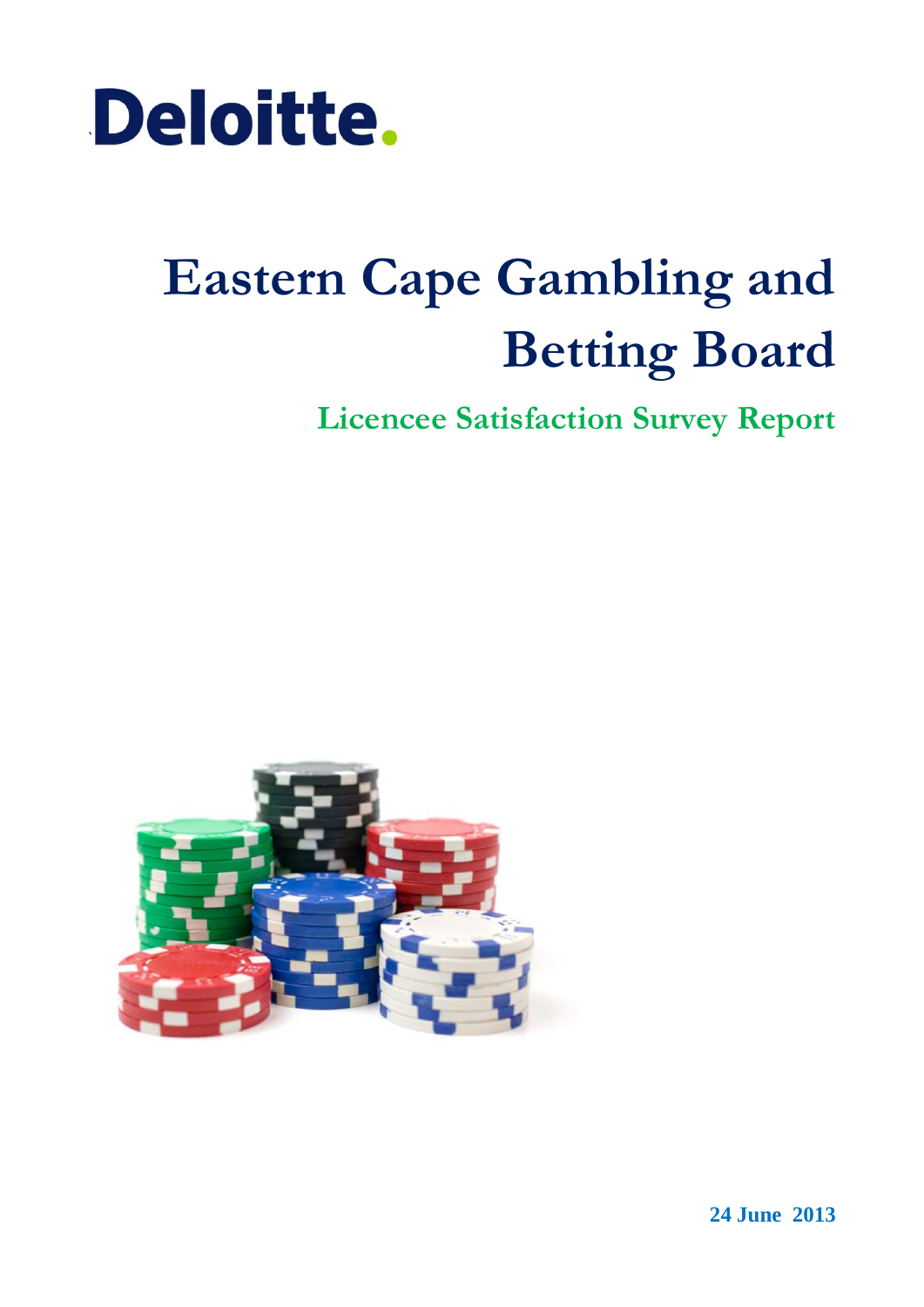

**PO Box 271** East London 5200 South Africa

Deloitte & Touche **Registered Auditors Risk Advisory** 16 Surrey Road Vincent East London 5247 Docex 28 East London

Tel: +27 (0)43 721 1336 Fax: +27 (0)43 721 1318 www.deloitte.com

24 June 2013

Mr RM Zwane Chief Executive Officer Eastern Cape Gambling and Betting Board Quenera Drive Beacon Bay EAST LONDON 5247

Dear Mr Zwane

**Licencees Satisfaction Survey**

Please find enclosed herewith our report relating to results of the satisfaction survey conducted during May 2013.

We exercised reasonable care and skill in the provision of the services set out in our proposal dated 2 November 2012. The procedures undertaken by us in performing this work did not constitute an audit or examination in accordance with International or South African Auditing Standards and consequently, we do not express an opinion in terms of these Standards or any other related legislation.

Should you have any queries in respect of the content of this progress report, please do not hesitate to contact either myself on 083 304 4225 or Janet Rous on 082 4406512 or 043 721 1336.

Yours sincerely

\_\_\_\_\_\_\_\_\_\_\_\_\_\_\_\_

Navin Sing

Director

A full list of partners and directors is available on request

B-BBEE rating: Level 2 contributor in terms of the Chartered Accountancy Profession Sector Code

Member of Deloitte Touche Tohmatsu Limited

National Executive: LL Bam Chief Executive AE Swiegers Chief Operating Officer GM Pinnock Audit DL Kennedy Risk Advisory NB Kader Tax TP Pillay Consulting K Black Clients & Industries JK Mazzocco Talent & Transformation CR Beukman Finance M Jordan Strategy S Gwala Special Projects TJ Brown Chairman of the Board MJ Comber Deputy Chairman of the Board Regional Leader: GC Brazier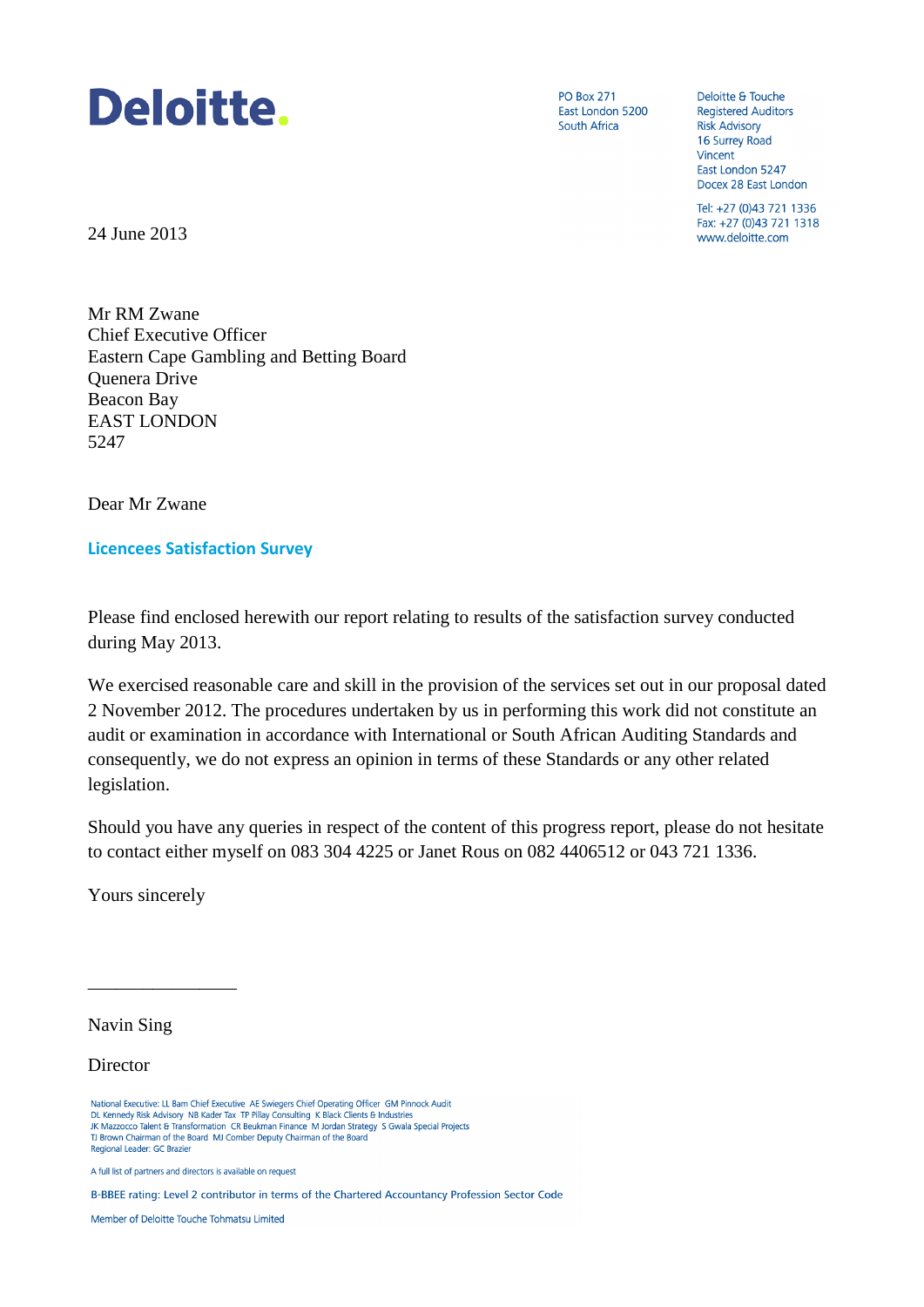#### **Table of Contents**

**Final Report** 

| 1.             |  |
|----------------|--|
| 2.             |  |
| 3 <sub>1</sub> |  |
| 4.             |  |
| 5.             |  |
| 6.             |  |
| 7.             |  |
| 8.             |  |
| 9.             |  |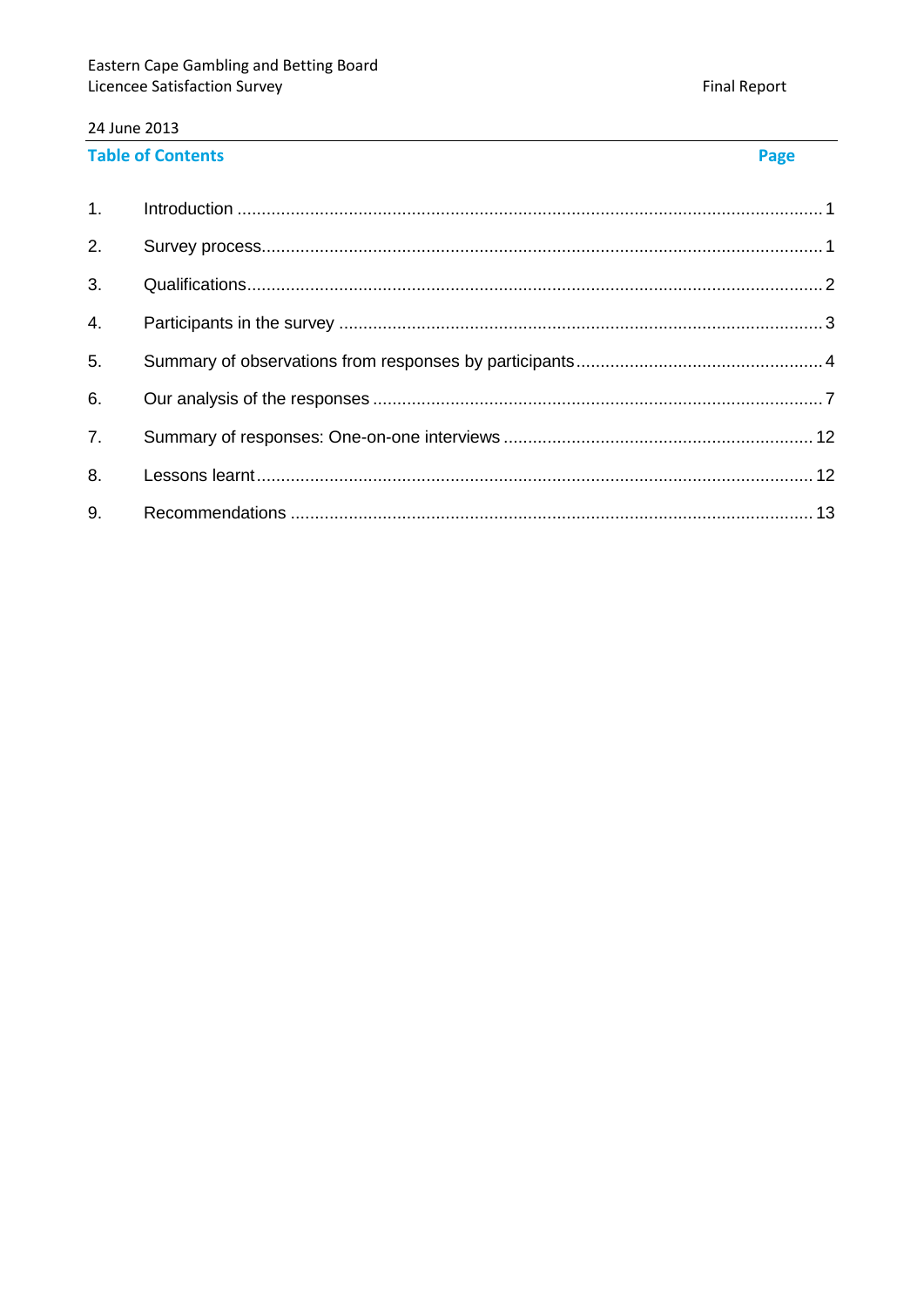#### **Abbreviations**

The following abbreviations have been used in this report.

| <b>Abbreviation</b> | <b>Full name and Description</b>        |
|---------------------|-----------------------------------------|
| <b>Deloitte</b>     | Deloitte & Touche                       |
| <b>ECGBB</b>        | Eastern Cape Gambling and Betting Board |
| <b>EPS</b>          | Web based electronic perception survey  |

#### **Annexures**

The following is a list of annexures attached to this report in support of our findings, comprising of documents generated by Deloitte and those obtained from Eastern Cape Gambling and Betting Board and certain third party individuals and entities

| Document<br>reference | <b>Document Description</b>      |
|-----------------------|----------------------------------|
| Annexure A            | Schedule of Licencees identified |
| Annexure B            | <b>Detailed Report</b>           |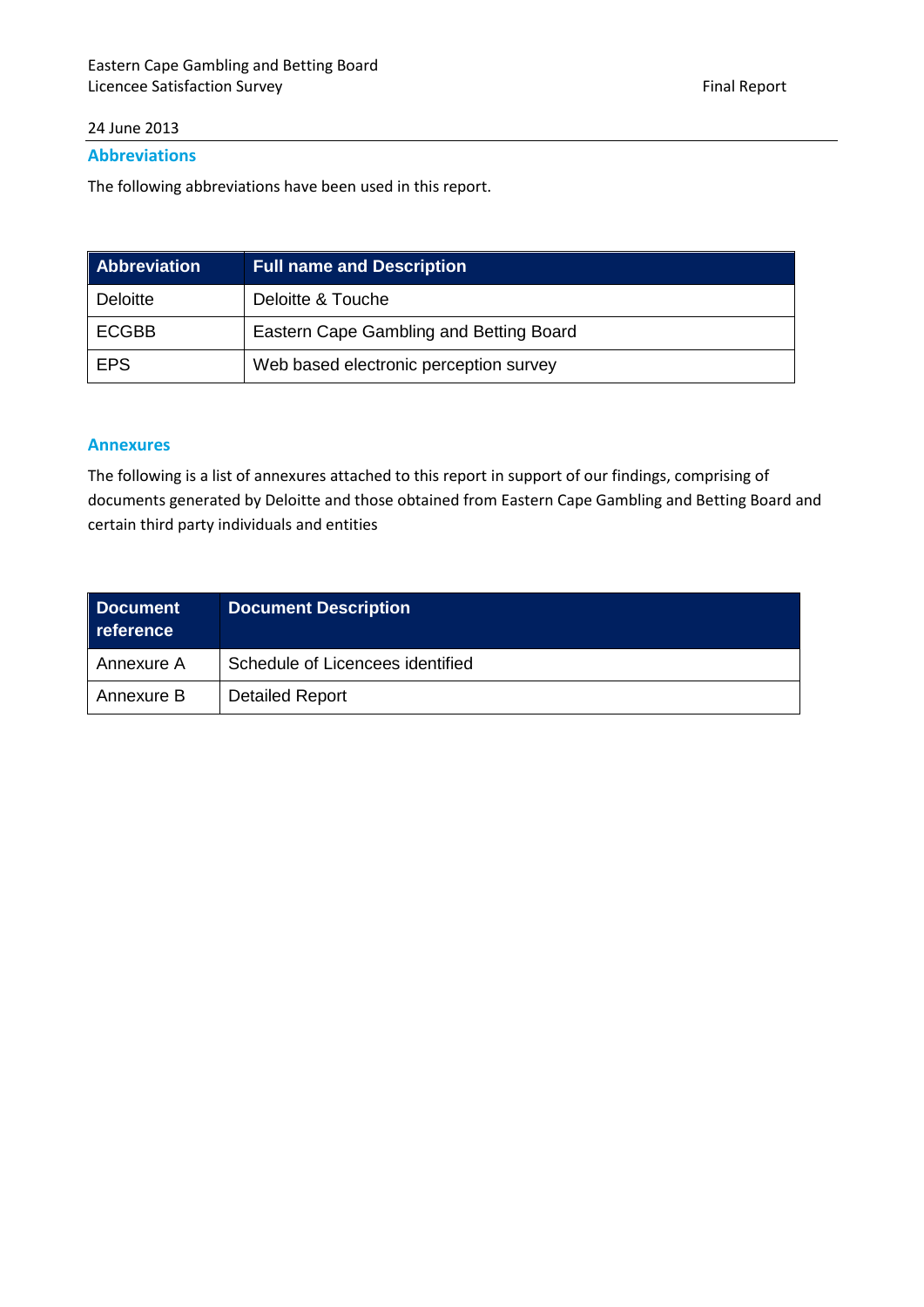#### <span id="page-4-0"></span>**1. Introduction**

- 1.1. The management of the Eastern Cape Gambling and Betting Board (ECGBB) appointed Deloitte & Touche (Deloitte) to conduct a satisfaction survey to assess the perception of Licencees regarding a broad range of issues relating to the mandate of the ECGBB.
- 1.2. The objective of the survey was to assess, through direct feedback from Licencees, how the ECGBB has been executing and implementing its mandate.
- 1.3. The survey commenced on Monday 29 April 2013.

#### <span id="page-4-1"></span>**2. Survey process**

- 2.1. The survey was to include the completion of a web-based electronic perception survey (EPS) by Licencees, as well as telephonic and one-on-one interviews.
- 2.2. The survey was to focus on responses either through the EPS, one-on-one interviews and telephonic interviews, from the following:
	- Four Casino licences
	- Two Route Operator licences;
	- 150 Gambling Machine Site licences;
	- One Totalisator licence;
	- Seven Bookmakers' licences: and
	- Two Racecourse licences.
- 2.3. No Bingo licences were included as the applications for fifteen bingo licences closed on 4 December 2012 and no licence had been allocated at the time of our appointment.
- 2.4. The approach was to first obtain responses through the EPS and where possible, we had planned to undertake one-on-one interviews to confirm the information obtained through the EPS.
- 2.5. Where Licencees either did not have access to the EPS or had not completed the EPS within the prescribed timeframes, we planned to conduct telephonic interviews.
- 2.6. As explained below under the heading "Limitations and Qualifications", it was not possible to apply the EPS process and we therefore only conducted telephonic and one-on-one interviews. The survey team captured the responses from the interviewees into the EPS database on behalf of the respondents.
- 2.7. We visited the following sites:
	- Hemmingways Casino
	- **•** Queens Casino
	- Wild Coast Sun Casino, and
	- The Boardwalk Casino.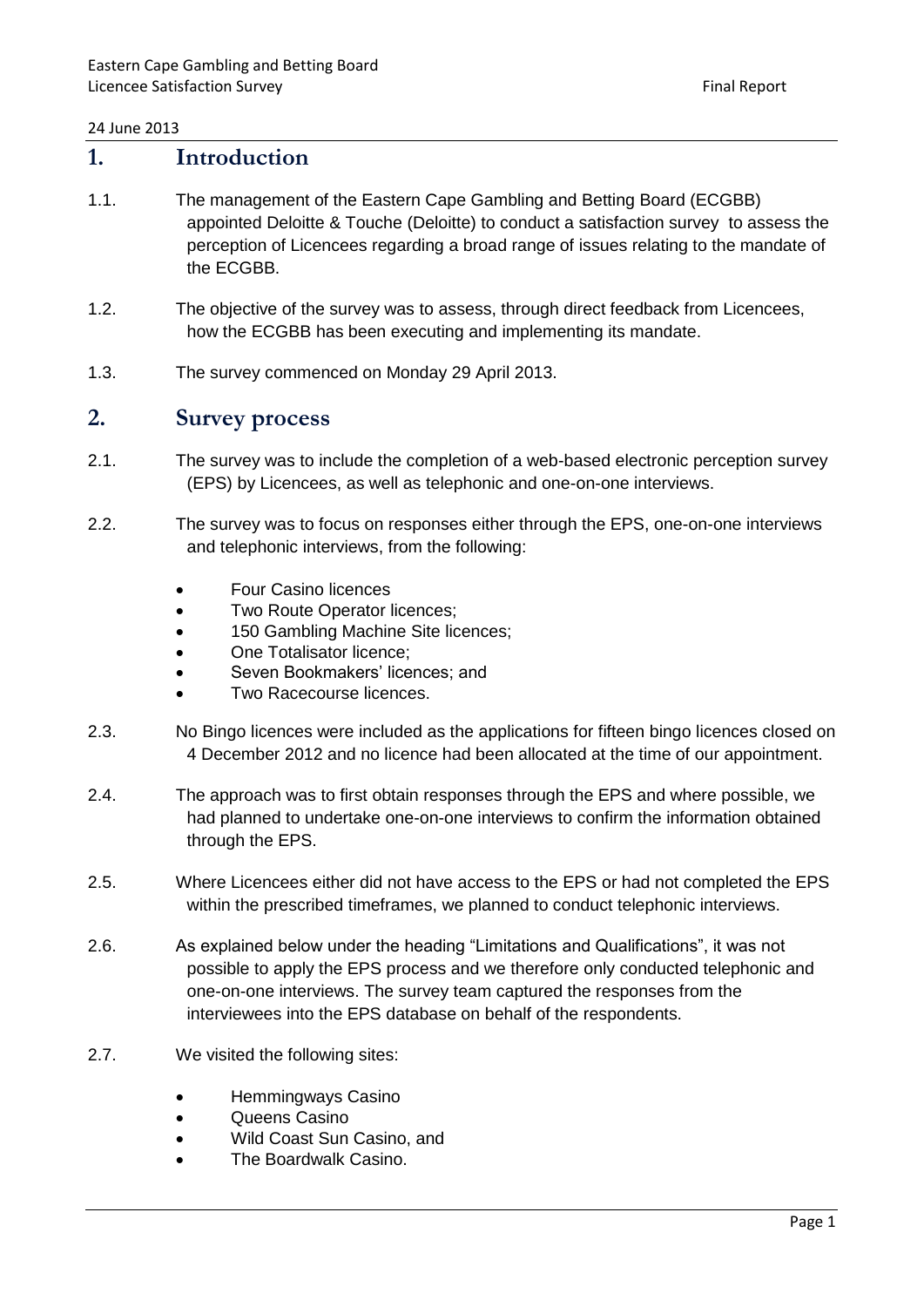- 2.8. We telephonically engaged with 95 Licencees. The names of these Licencees have not been included in this report to ensure anonymity of the participants.
- 2.9. The participants were guided through a series of questions. The responses to the predetermined questions are anonymous and subject to strict security measures and advanced server security to ensure that the anonymity is maintained.
- 2.10. A number of confirmatory questions were built into the questionnaire and the questions were structured in a specific sequence for control purposes. A question had to be answered before the participant could move to the next question and the system was specifically designed so that the participant could not return to an earlier question to change the original response. We had to ensure that the integrity of the controls built into the process, even though a manual questionnaire process was used and later captured into the EPS database, was maintained. Hence, we built-in additional control and verification processes to ensure that the data captured was as per the manual questionnaires.
- 2.11. Certain questions were linked, with the objective of providing further insight into the responses and to identify any anomalies. The links to the general questions are detailed in Chapter 5.

#### <span id="page-5-0"></span>**3. Qualifications**

- 3.1. We have not influenced the responses provided, made any assumptions nor have we expressed any opinions relating to the results of the survey. Consequently, our analysis has been based exclusively on the responses by the participants of the survey.
- 3.2. For the EPS process to have been successful, it was critical for the process to have been introduced and participants taken through the process in a workshop. Although it was agreed with the ECGBB that the process would be introduced at a Licencees' meeting, this did not materialise. The survey team was also requested to complete the survey within two weeks from the date of commencement, instead of the three weeks that had been proposed. Hence, it was not possible to optimise the benefits (time, costs, accuracy of information) of the EPS process as under the circumstances, we had to complete a manual questionnaire during the site visits and telephonic surveys.
- 3.3. Of the Licencees identified during the survey process, we were unable to contact 68 (35%) of them, despite making three attempts on different days of the week and at different times of the day.
- 3.4. During the telephonic survey, we found that communication was a significant challenge for various reasons (eg. Some Licencees do not have telephones or records have not been updated to show their latest contact details, no computers or no email and internet access, or they did not want to participate in the survey). These challenges should be considered by the ECGBB when conducting future surveys.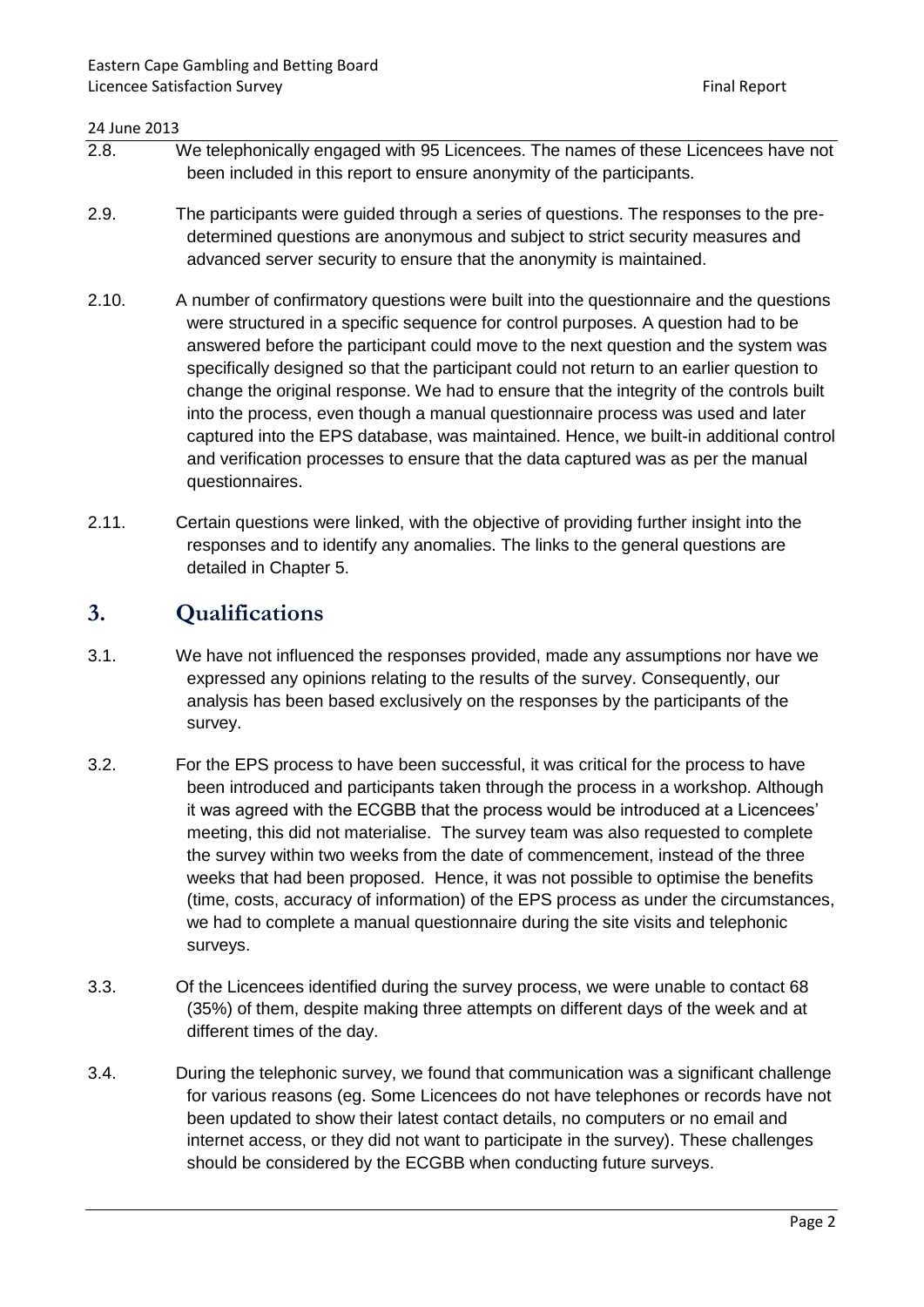#### <span id="page-6-0"></span>**4. Participants in the survey**

- 4.1. The number of Licencees identified during the survey differs from the number of Licencees set out in the Terms of Referenec (TOR). According to the TOR attached to the request for quotation, the number of Licencees was reflected as 166, which was less than the 172 Licencees listed in the contact schedules provided to us by representatives of the ECGBB.
- 4.2. However, according to the schedules of Licencees provided to us by Operators, during the survey, we identified 193 Licencees. The schedule of Licencees identified is attached hereto as **Annexure A**.
- 4.3. Of the 193 Licencees identified, we could not contact 68 (35%), despite making three attempts on different days of the week and at different times of the day.
- 4.4. In respect of the remaining 133 Licencees, we were able to complete the surveys with 99 Licencees, comprising of the following:
	- All four casinos
	- The Totalisator
	- Six bookmakers
	- Two manufacturers, and
	- 78 site Licencees.
- 4.5. Although we were able to engage with a further 25 Licencees, surveys were not completed due to :

| <b>Number of</b><br><b>instances</b> | Reason for not completing the survey                                                                                                                                     |
|--------------------------------------|--------------------------------------------------------------------------------------------------------------------------------------------------------------------------|
| 11                                   | The manager declining to complete the survey                                                                                                                             |
| 14                                   | The manager being unavailable to complete the survey despite the<br>survey team making three attempts on different days of the week and<br>at different times of the day |

4.6. As requested during the initial briefing held on 1 February 2013, we completed multiple surveys at the casinos to ensure that a wide range of responses were obtained. The number of surveys completed at each casino were as follows:

| <b>Name of Casino</b> | <b>Number of surveys</b> |
|-----------------------|--------------------------|
| Hemmingways           |                          |
| <b>Boardwalk</b>      | 5                        |
| Queens                |                          |
| <b>Wild Coast</b>     | 5                        |
| <b>Total</b>          | 16                       |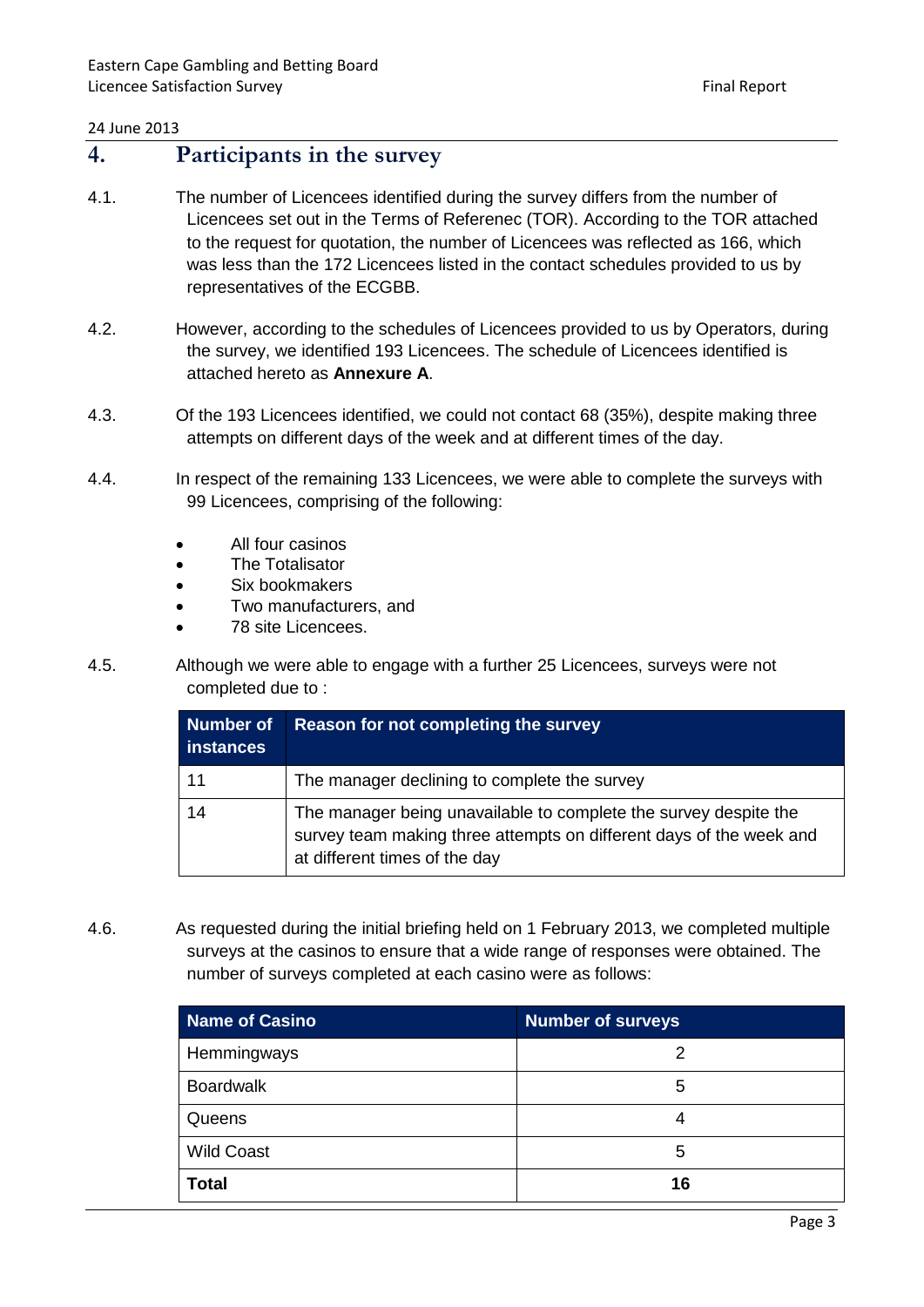- 4.7. The responses to 111 surveys have been analysed based on the discretionary answers provided in the anonymous survey. The 111 consist of:
	- 95 Licencees other than the four casinos that completed surveys, and
	- 16 surveys completed by casino personnel.

#### <span id="page-7-0"></span>**5. Summary of observations from responses by participants**

5.1. We have summarised below a high level analysis of the responses by participants, under relevant headings as per the questionnaire. Since this was the first survey in this area, we have not provided any comparative analysis, but the findings in this survey would provide useful data for comparison with future surveys of this nature.

#### **5.2. General**

- 5.2.1 To ensure the integrity and validity of responses by participants, the questions were cross referenced to confirmatory questions as follows:
	- Question 1 5,11, 16, 17, 18, 19, 20, 21, 22, 23, 25, 27, 28, 29
	- Question  $2 9$ , 12, 31, 32, 37, 40, 41, 42,
	- Question 3 8, 24, 26, 29, 33, 35, 43
	- Question 4 6, 11, 13, 23, 28, 34, 42

From our review of the responses, we did not identify any anomalies or contradictory responses.

- 5.2.2 In summary, based on the number of participants that rated the ECGBB with an overall score of 6 and above out of 10 possible marks (1 being the worst and 10 the best), although there is room for improvement the following is pleasing to note:
	- **92%** of the respondents rated the ECGBB above average in the execution of its gambling regulation mandate
	- **84%** of respondents rated the ECGBB's communication as being above average
	- **85%** of respondents rated the ECGBB's response to application, queries and concerns as being above average
	- **89%** of respondents rated the ECGBB's alignment with the provisions of the Act and the objectives of the industry as being above average

#### **5.3. Inspection and Testing of Equipment**

- 5.3.1 Questions 5 to 9
	- 85.6% of the respondents either agreed or strongly agreed to the manner, application and ability of the ECGBB with regards to the inspection and testing of equipment while 4.8% either disagreed or strongly disagreed. The remaining balance of 9.6% were unsure/did not know.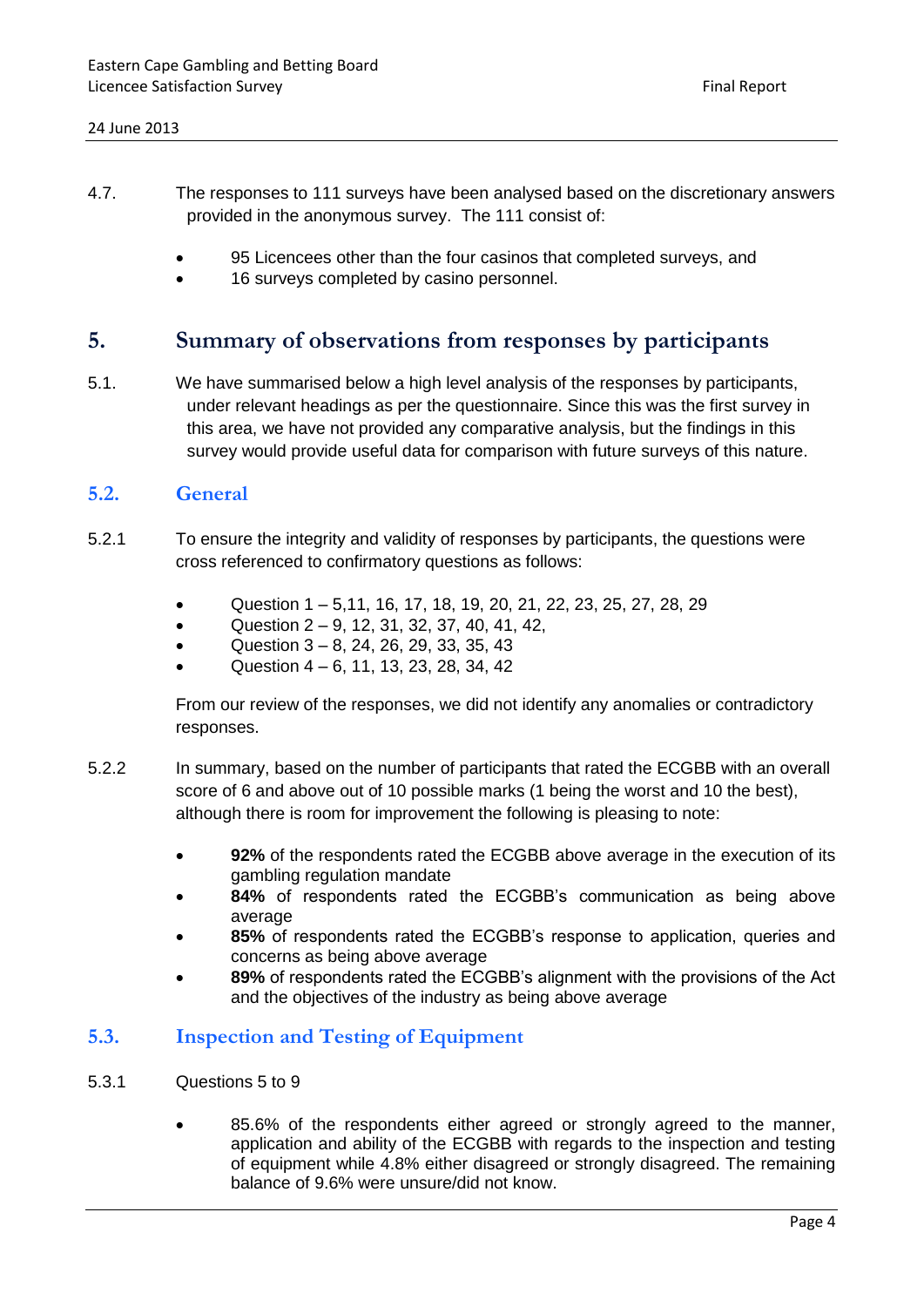- **5.4. Taxes and Penalties**
- 5.4.1. Questions 10 to 14
	- 73% of the respondents either agreed or strongly agreed to the manner, application and ability of the ECGBB with regards to levying taxes and penalties while 7.4% either disagreed or strongly disagreed. The remaining 19.6% were unsure/did not know.
- **5.5. Compliance Services**
- 5.5.1 Questions 15 to 24
	- 85.2% of the respondents either agreed or strongly agreed to the manner, application and ability of the ECGBB with regards to compliance matters while 5% either disagreed or strongly disagreed. The remaining 9.8% were unsure/did not know.

#### **5.6. Law Enforcement and Gaming Control**

- 5.6.1 Questions 25 to 26
	- 68.5% of the respondents either agreed or strongly agreed to the manner, application and ability of the ECGBB with regards to law enforcement and gaming control while 10% either disagreed or strongly disagreed and the balance were unsure/did not know.

#### **5.7. Gaming Control**

- 5.7.1 Questions 27 to 32
	- 62.3% of the respondents either agreed or strongly agreed to the manner, application and ability of the ECGBB with regards to gaming control while 11.5% either disagreed or strongly disagreed and the balance were unsure/did not know.

#### **5.8. Consumer Protection and Public Education**

- 5.8.1 Questions 33 to 39
	- 50% of the respondents either agreed or strongly agreed to the manner, application and ability of the ECGBB with regards to consumer protection and education while 13.3% either disagreed or strongly disagreed and the balance were unsure/did not know.

#### **5.9. Stakeholder Engagement**

- 5.9.1 Questions 40 to 43
	- 77.8% of the respondents either agreed or strongly agreed to the manner, application and ability of the ECGBB with regards to stakeholder engagement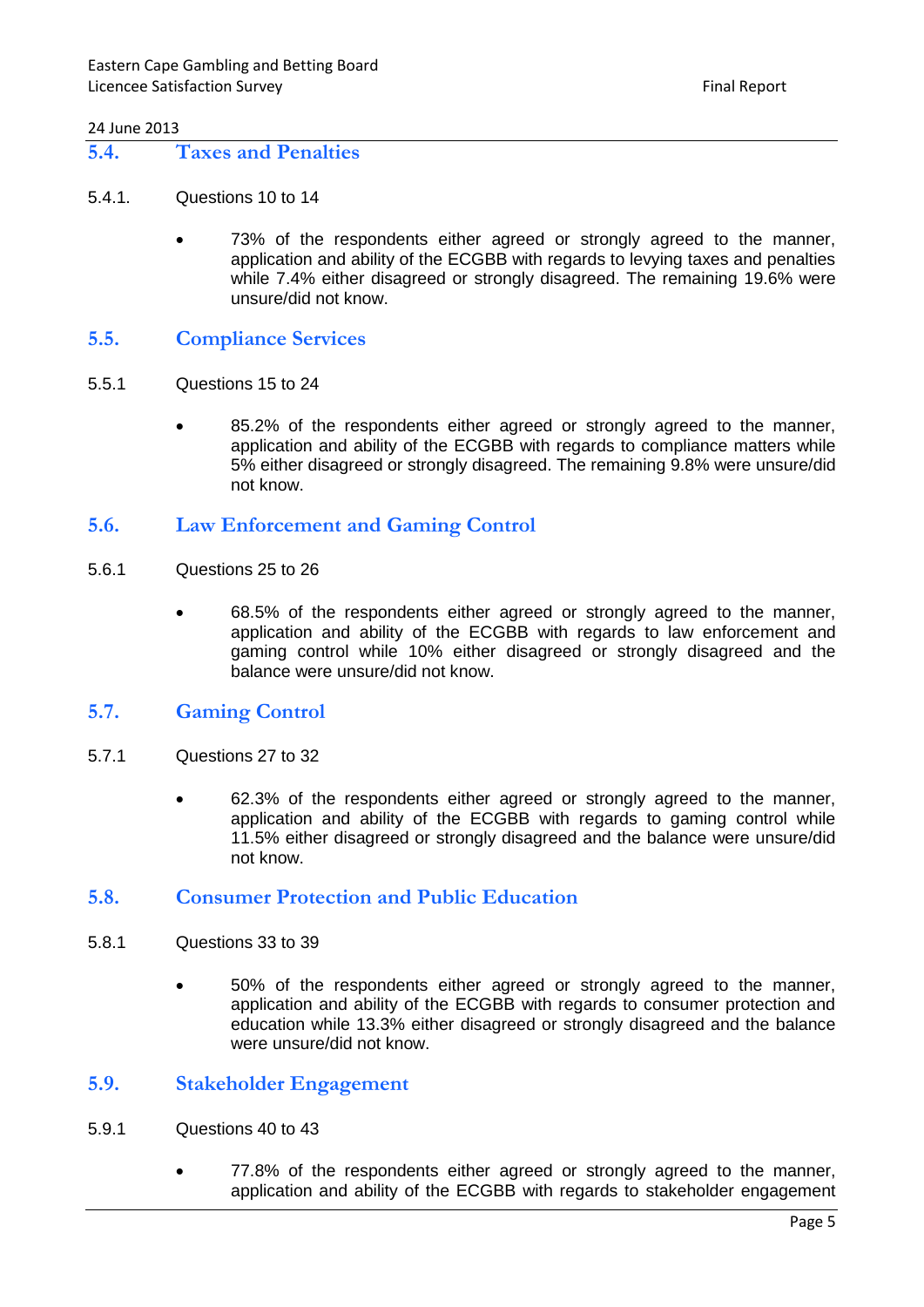while 18.5% either disagreed or strongly disagreed and the balance were unsure/did not know.

5.10. The detailed results of each question per division are set out in **Annexure B** attached hereto.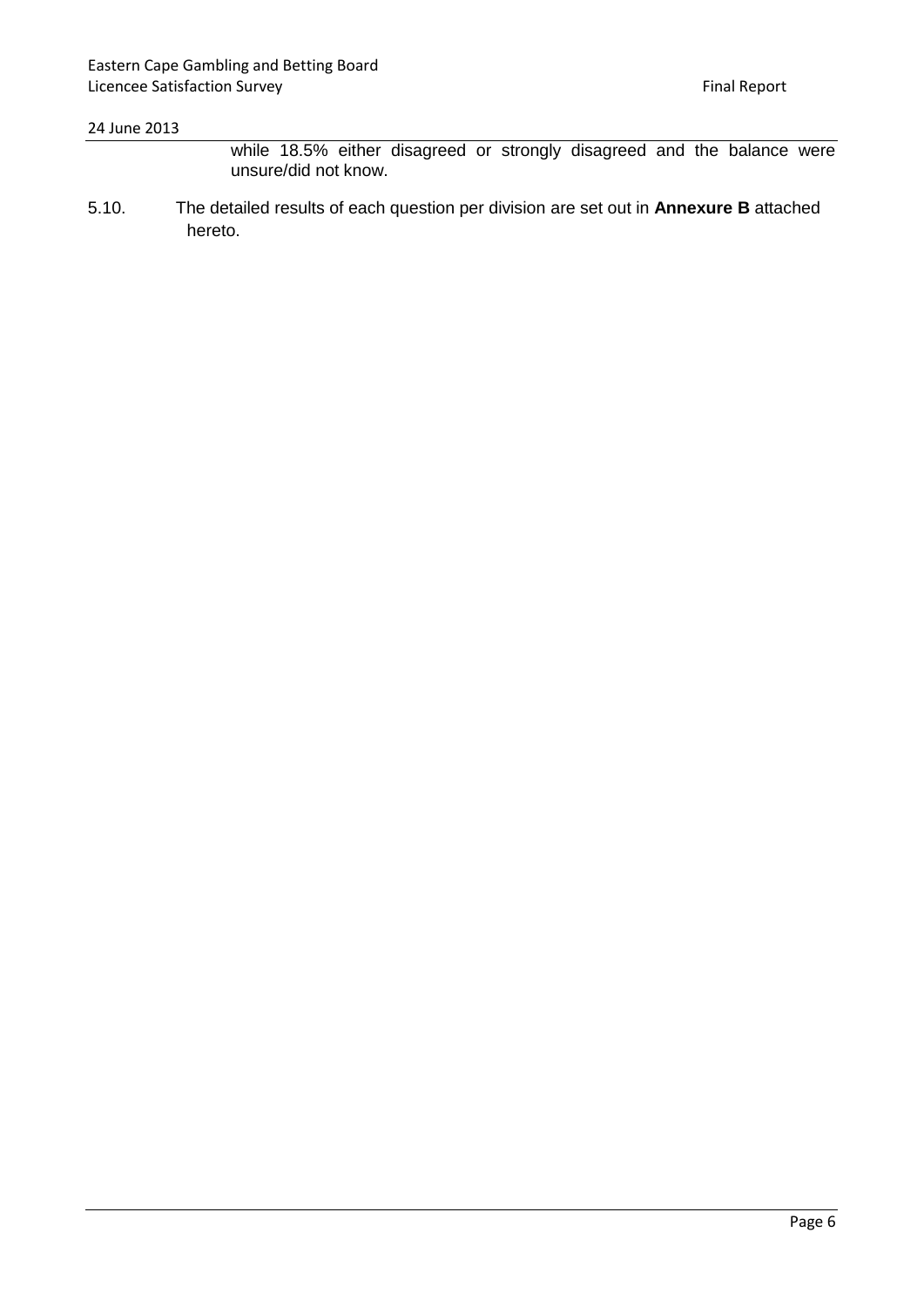## **6. Our analysis of the responses**

As agreed, we have included the following table which summarises the "negative" based responses to EPS questions i.e. both "disagreed" and "strongly disagreed" that were included in a risk rating as follows:

| Rating                                                       | <b>Colour Key</b> |
|--------------------------------------------------------------|-------------------|
| Less than 5% of respondents disagreed/strongly disagreed     |                   |
| 6% to 19% of respondents disagreed/disagreed strongly        |                   |
| Greater than 20% of respondents disagreed/disagreed strongly |                   |

<span id="page-10-0"></span>

|   | <b>Question</b>                                                                                                                                                         | <b>Rating in Colour</b> |
|---|-------------------------------------------------------------------------------------------------------------------------------------------------------------------------|-------------------------|
|   | Out of 10 (one being poor, 10 being excellent), how would you rate the ECGBB in executing its mandate of gambling<br>regulation                                         |                         |
|   | Out of 10 (one being poor, 10 being excellent), how would you rate ECGBB's communication with your establishment                                                        |                         |
| 3 | Out of 10 (one being poor, 10 being excellent), how would you rate ECGBB's response to applications, enquiries and/or<br>concerns                                       |                         |
|   | Out of 10 (one being poor, 10 being excellent), how would you rate ECGBB's ability to align itself with the provisions of<br>the Act and the objectives of the industry |                         |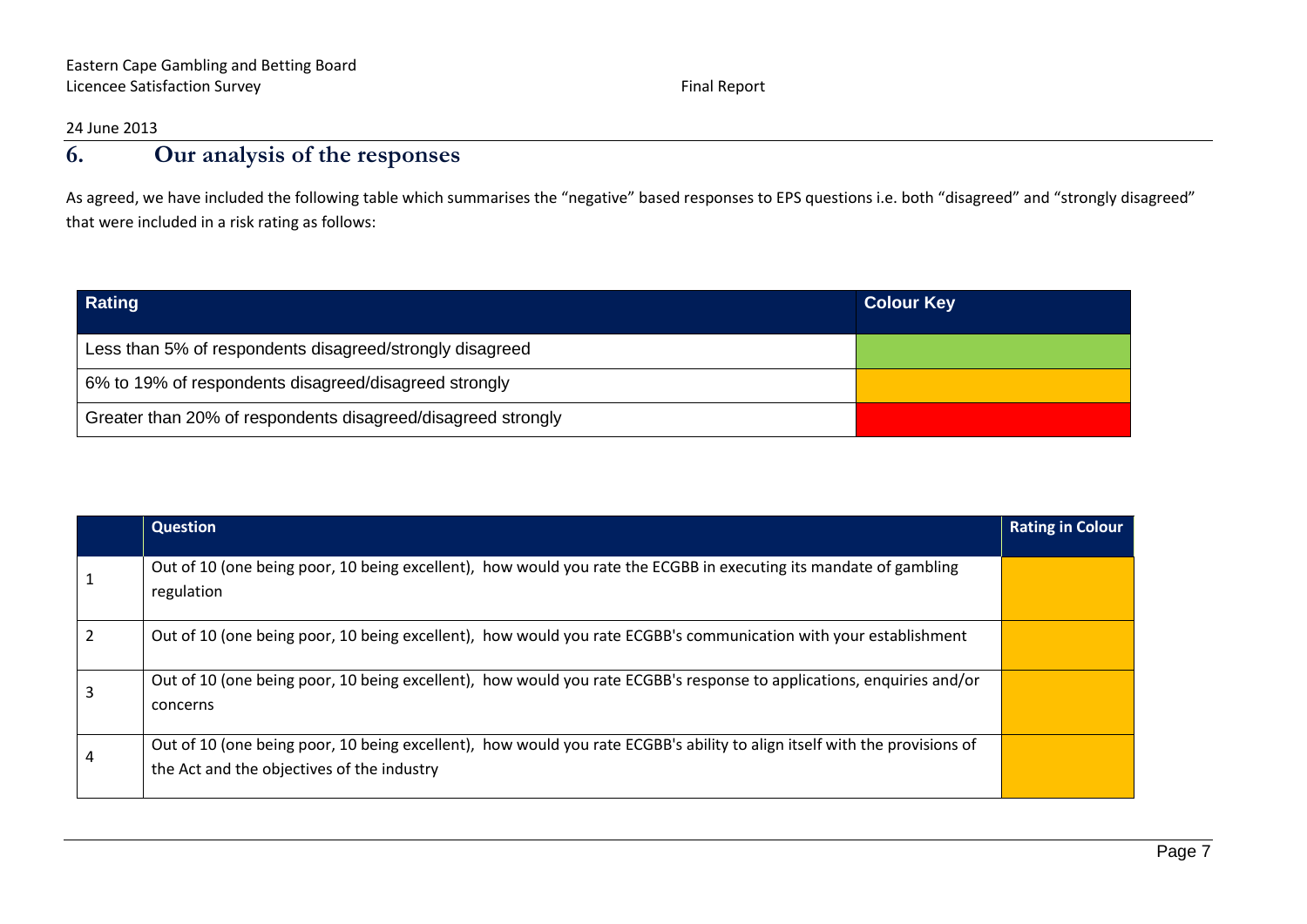|    | <b>Question</b>                                                                                                                  | <b>Rating in Colour</b> |
|----|----------------------------------------------------------------------------------------------------------------------------------|-------------------------|
| 5  | Inspection and testing of equipment by ECGBB Inspectors is carried out in accordance with a communicated schedule<br>and methods |                         |
| 6  | During the inspection, the ECGBB inspectors demonstrate a clear understanding of the provisions governing my<br>establishment    |                         |
| 7  | ECGBB Inspectors conduct themselves in a professional manner                                                                     |                         |
| 8  | Feedback on the inspections and tests are communicated timeously                                                                 |                         |
| 9  | The feedback is constructive and adds value to my establishment                                                                  |                         |
| 10 | The schedules attached to the Act and the regulations governing the collection of fees and taxes are clear and<br>understandable |                         |
| 11 | ECGBB applies penalties and/or interest in line with the determinations of the Act and the Rules & Regulations                   |                         |
| 12 | The decisions to levy penalties and/or interest are communicated to the affected party in a clear and open manner                |                         |
| 13 | ECGBB levy penalties and/or interest in a fair and consistent manner                                                             |                         |
| 14 | The levying of penalties and/or interest are effective to reduce late payment                                                    |                         |
| 15 | The frequency of compliance checks is sufficient                                                                                 |                         |
| 16 | Gambling Devices in my establishment are verified annually against a register of the serial numbers of devices                   |                         |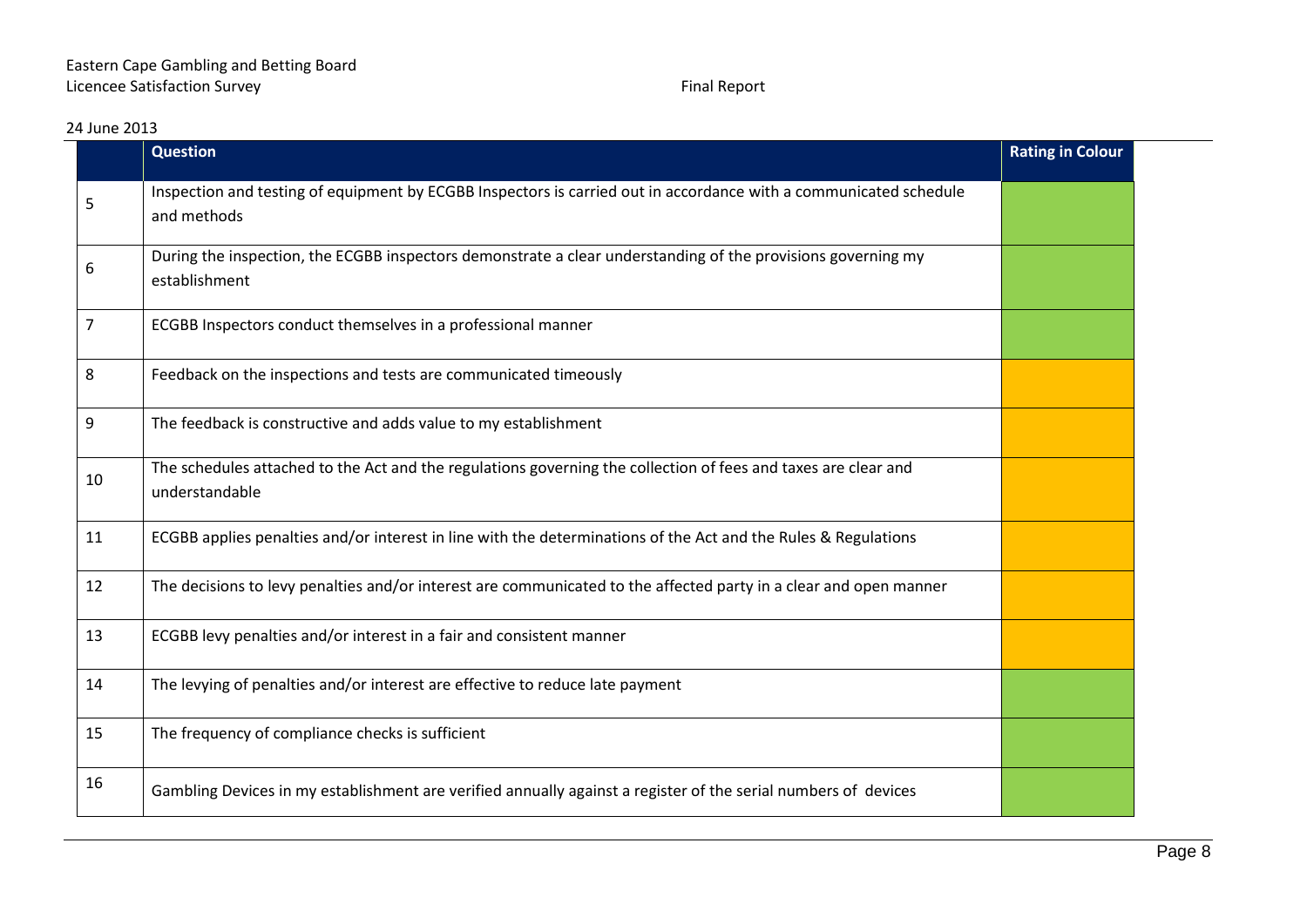|  |  | 24 June 2013 |
|--|--|--------------|
|--|--|--------------|

|    | <b>Question</b>                                                                                                                                                   | <b>Rating in Colour</b> |
|----|-------------------------------------------------------------------------------------------------------------------------------------------------------------------|-------------------------|
|    | maintained by the ECGBB                                                                                                                                           |                         |
| 17 | Employees in my establishment are verified annually against a register of the "black-listed" employees maintained by the<br><b>ECGBB</b>                          |                         |
| 18 | Revenue Audits are conducted quarterly by the ECGBB                                                                                                               |                         |
| 19 | FICA compliance audits are conducted quarterly by the ECGBB                                                                                                       |                         |
| 20 | My establishment's annual financial statements are analysed bi-annually by the ECGBB                                                                              |                         |
| 21 | All audits are conducted in a professional manner                                                                                                                 |                         |
| 22 | The audits are conducted in a way that does not interfere with the daily operations of my establishment                                                           |                         |
| 23 | The persons conducting the audits demonstrate a clear understanding of the industry, the operational processes and the<br>restrictions placed on my establishment |                         |
| 24 | Results of audits are communicated back to my establishment                                                                                                       |                         |
| 25 | The ECGBB's List of Excluded Persons is updated regularly                                                                                                         |                         |
| 26 | The current exclusion process is effectively implemented                                                                                                          |                         |
| 27 | ECGBB inspects licence holders in an effective manner                                                                                                             |                         |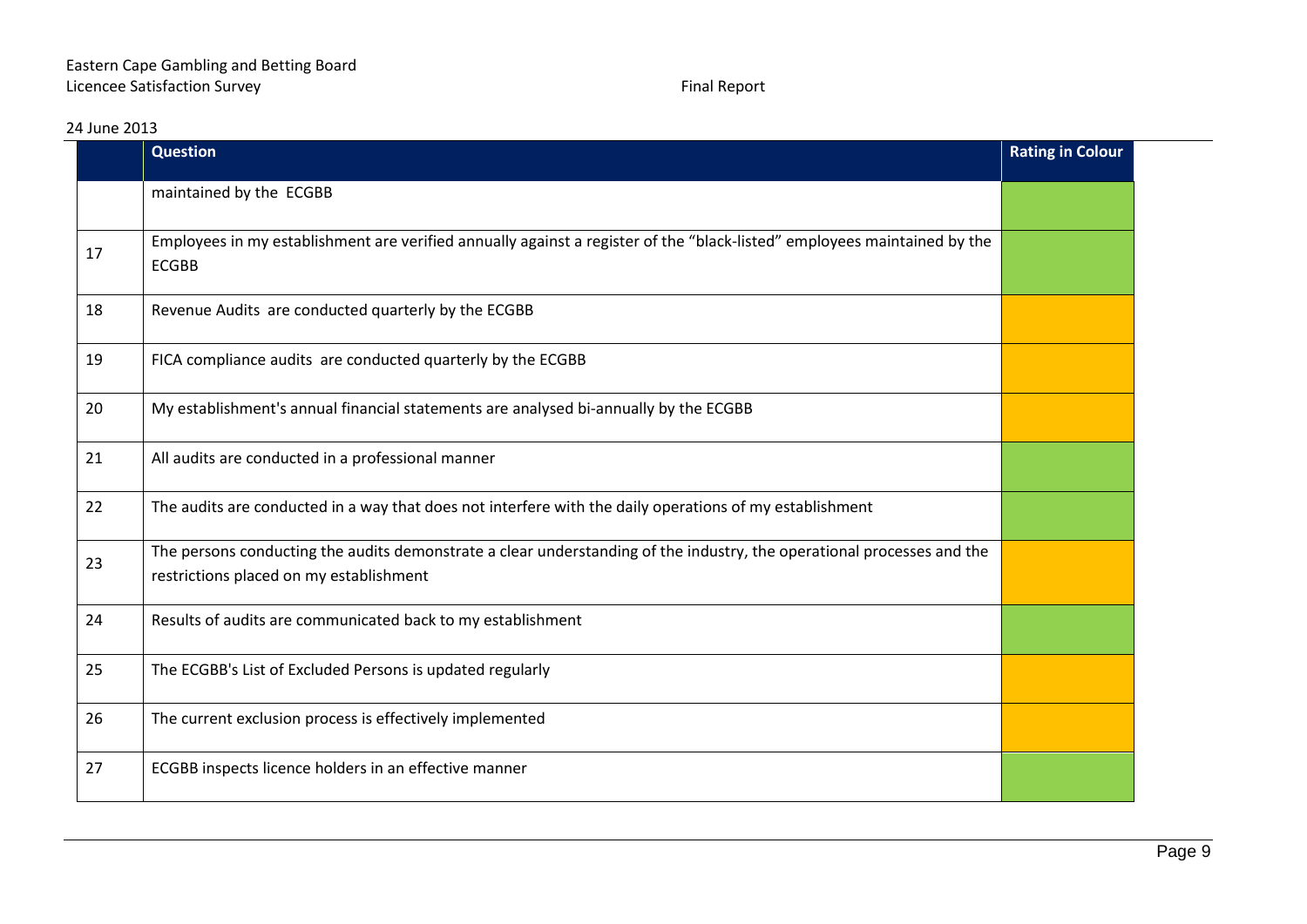| 24 June 2013 |    |                                            |
|--------------|----|--------------------------------------------|
|              |    | <b>Question</b>                            |
|              | 28 | The actions taken by the ECGBB identify    |
|              | 29 | The process to report illegal gambling sit |

|    | <b>Question</b>                                                                                                                  | <b>Rating in Colour</b> |
|----|----------------------------------------------------------------------------------------------------------------------------------|-------------------------|
| 28 | The actions taken by the ECGBB identify and combat illegal gaming effectively                                                    |                         |
| 29 | The process to report illegal gambling sites to the ECGBB is user-friendly and has been communicated extensively                 |                         |
| 30 | The ECGBB responds promptly and decisively to reports of illegal gambling                                                        |                         |
| 31 | The actions taken against illegal gambling are communicated regularly to stakeholders                                            |                         |
| 32 | The public awareness campaign driven by the ECGBB is addressing illegal gambling and its consequences effectively                |                         |
| 33 | The Gambling Consumer Protection Strategy adopted by the ECGBB has been communicated adequately                                  |                         |
| 34 | ECGBB conducts research into the impact of gambling in the Eastern Cape in terms of the Gambling Consumer Protection<br>Strategy |                         |
| 35 | Results of the research are communicated to interested parties                                                                   |                         |
| 36 | The declaration of September as the "Responsible Gambling Month" has heightened awareness                                        |                         |
| 37 | The Responsible Gambling programme conducted by the ECGBB educates the public adequately                                         |                         |
| 38 | The introduction of the NRGP toll-free helpline has enhanced the Responsible Gambling programme                                  |                         |
| 39 | A provincially-based help programme will be more effective to address problem gambling                                           |                         |
|    |                                                                                                                                  |                         |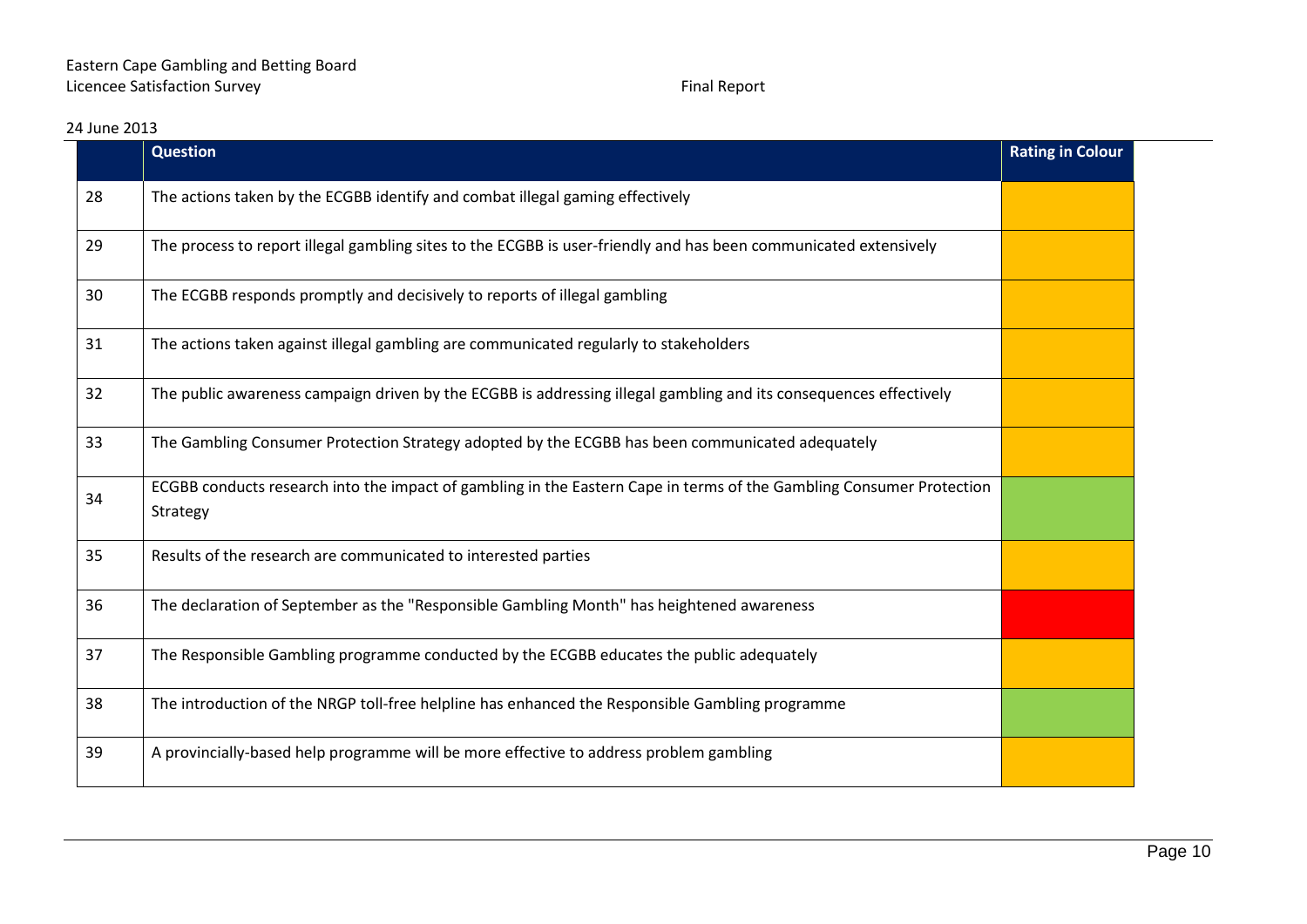|    | <b>Question</b>                                                       | <b>Rating in Colour</b> |
|----|-----------------------------------------------------------------------|-------------------------|
| 40 | My establishment receives regular updates/feedback from the ECGBB     |                         |
| 41 | The current channels of communication used by the ECGBB are effective |                         |
| 42 | The strategic imperatives of the ECGBB are communicated clearly       |                         |
| 43 | The ECGBB responds to our concerns timeously                          |                         |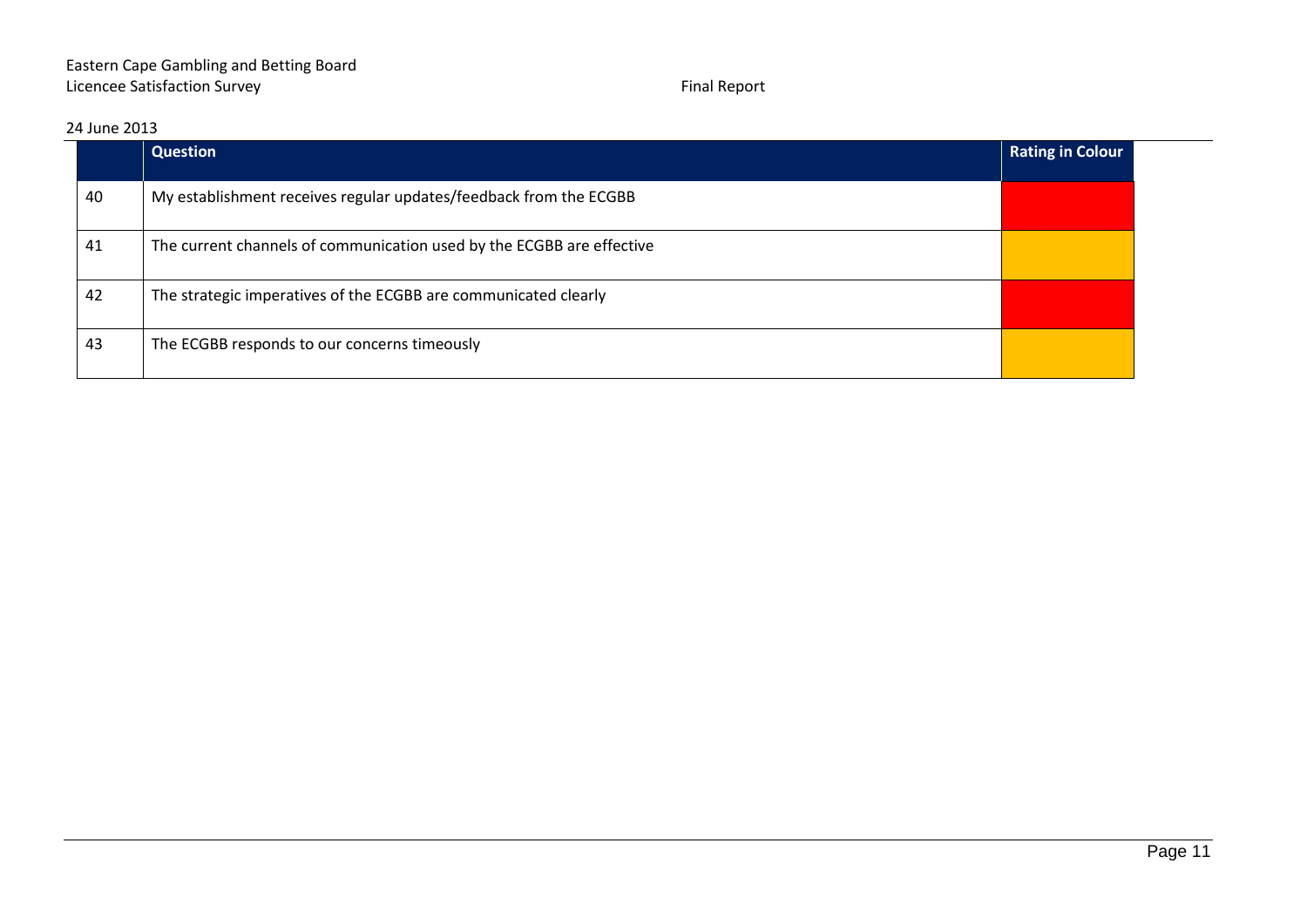<span id="page-15-0"></span>

| 7.     | <b>Summary of responses: One-on-one interviews</b>                                                                                                              |
|--------|-----------------------------------------------------------------------------------------------------------------------------------------------------------------|
| 7.1.   | As our survey was designed solely for statistical purposes, it did not cater for additional<br>comments from participants.                                      |
| 7.2.   | However, during our one-on-one interviews with Licencees, the following issues were<br>raised:                                                                  |
| 7.2.1. | The turnaround time for vetting in respect of new employees is not time-sensitive,<br>which result in unnecessary delays.                                       |
| 7.2.2. | The notification of updates to the new applicable legislation is often delayed.                                                                                 |
| 7.2.3. | The ECGBB's interpretation of certain rules is unclear, which has caused confusion<br>amongst the Licencees.                                                    |
| 7.2.4. | The level of experience and/or knowledge amongst the ECGBB inspectors is<br>inconsistent, resulting in varied decisions and/or findings during the inspections. |
| 7.2.5. | The turnaround time for addressing machine malfunction not time-sensitive, which<br>result in unnecessary delays on occasions.                                  |
| 7.2.6. | The frequency of compliance checks should increase to ensure that issues identified<br>are expediently rectified.                                               |

#### <span id="page-15-1"></span>**8. Lessons learnt**

- 8.1. From this survey we have learnt that:
	- The total number of licencee agents varied between the ECGBB and the main licence holders, without explanation, increasing the risk of excluding targeted participants;
	- The schedule provided by the ECGBB included licencees that had lost their licences, which resulted in hostile response to our initial contact;
	- A significant number of the licencee agents cannot be reached by telephone and/or have no access to electronic communication.
		- The one-on-one interviews yielded more prompt responses because:
			- Our approach and discussions between the surveyor and the participants overcame concerns immediately,
			- Questions could be asked in a number of ways to facilitate true understanding by the participant.
	- There are a few participants, mainly participants at the casinos, that are able and willing to participate in an online survey option.
	- The communication strategy should be developed and implemented before the survey commences. The electronic communication sent out by the ECGBB was not received by all participants.
	- The timeline for the survey, limited to only two weeks, is too short. This did not allow the survey team the opportunity to call participants that were too busy and/or those requiring time to consult with the main Licencees.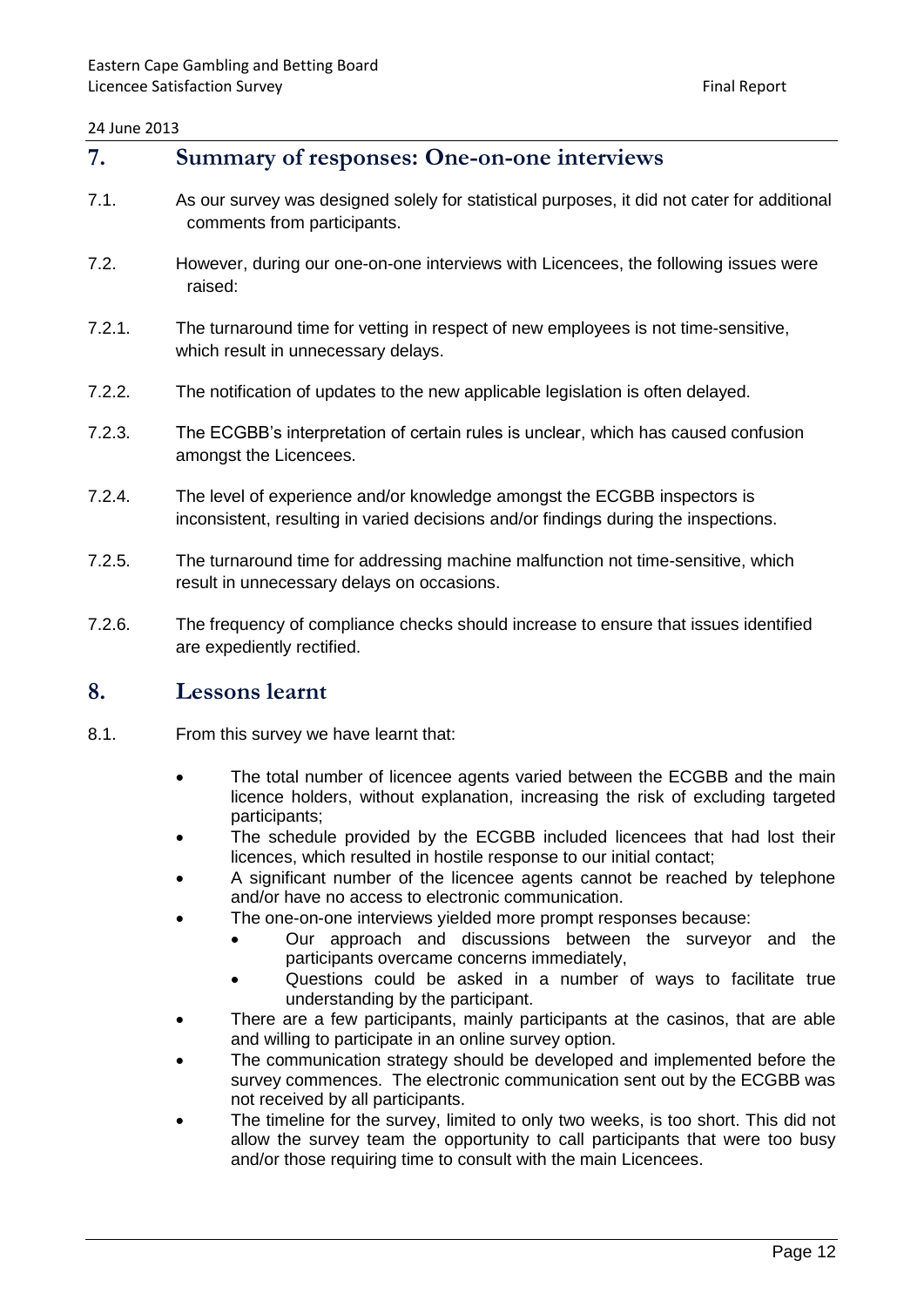#### <span id="page-16-0"></span>**9. Recommendations**

- 9.1. We recommend that the ECGBB consider the following during the next survey to be conducted:
- 9.1.1. A communication strategy be developed informing the participants of the survey which should include multiple media options, including:
	- Notification via short message service (SMSs), and/or
	- Printed media.
- 9.1.2. Any survey process adopted in future should contain both an online survey and oneon-one interviews. The surveys should incorporate a component to illicit input regarding possible improvements to service delivery by the ECGBB.
- 9.1.3. The details of the licencee agents should be updated and/or confirmed during each inspection, to ensure that the survey team has current contact information.
- 9.2. Strategies should be considered to address the issues identified where greater than 20% of participants disagreed or disagreed strongly, in particular:
	- Regular communication to licence holders even if it's through the website, to inform them about developments.
	- As part of the ECGBB and licence holder's meetings, the strategic objectives get discussed to ensure overall understanding
	- The ECGBB should communicate issues that may cause delays with feedback that licence holders are waiting for.
	- Junior level inspectors should be sent with more experienced inspectors initially so as to ensure that skills are transferred to the junior levels of staff.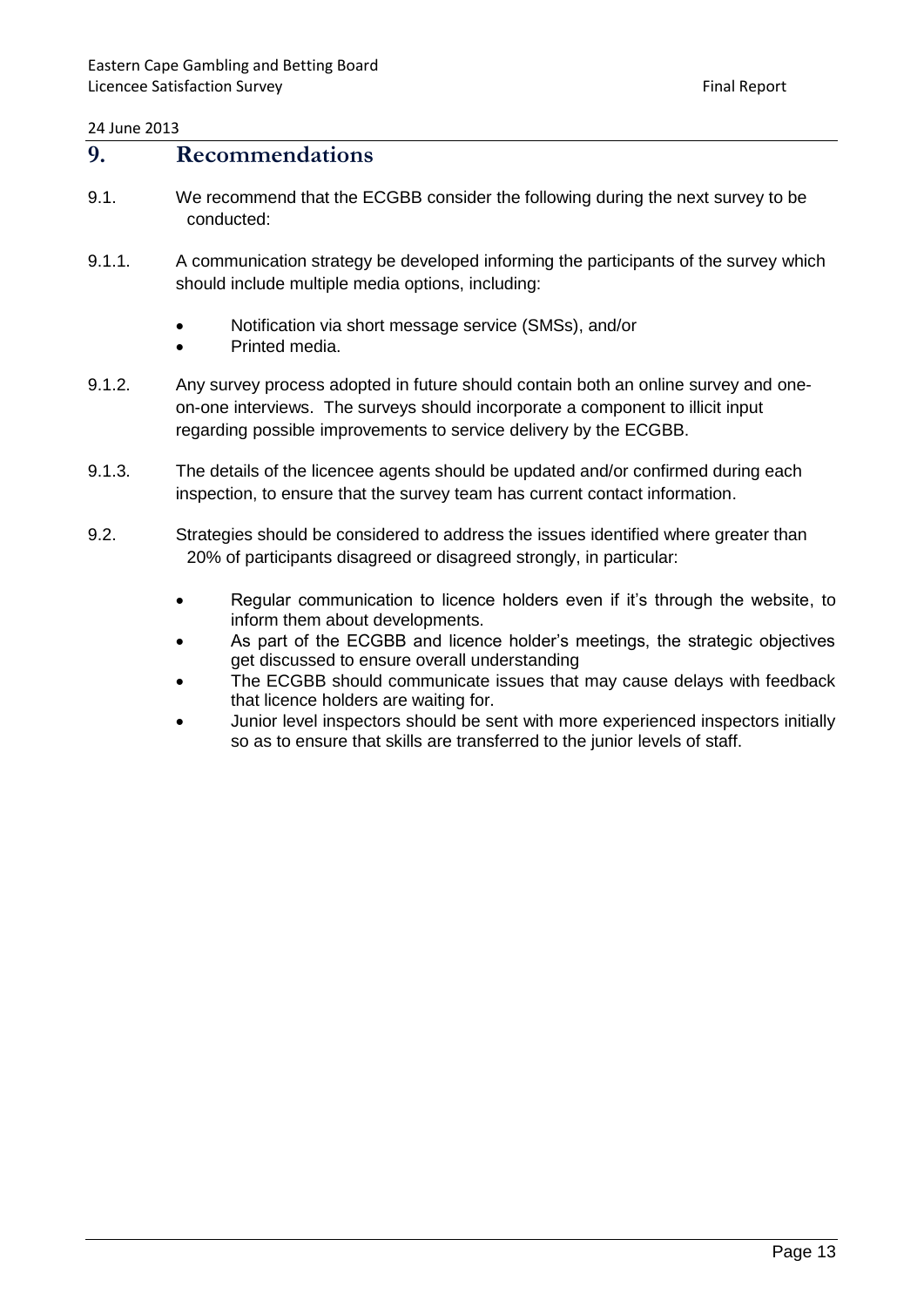

# **Eastern Cape Gambling and Betting Board**

## **Annexure A**

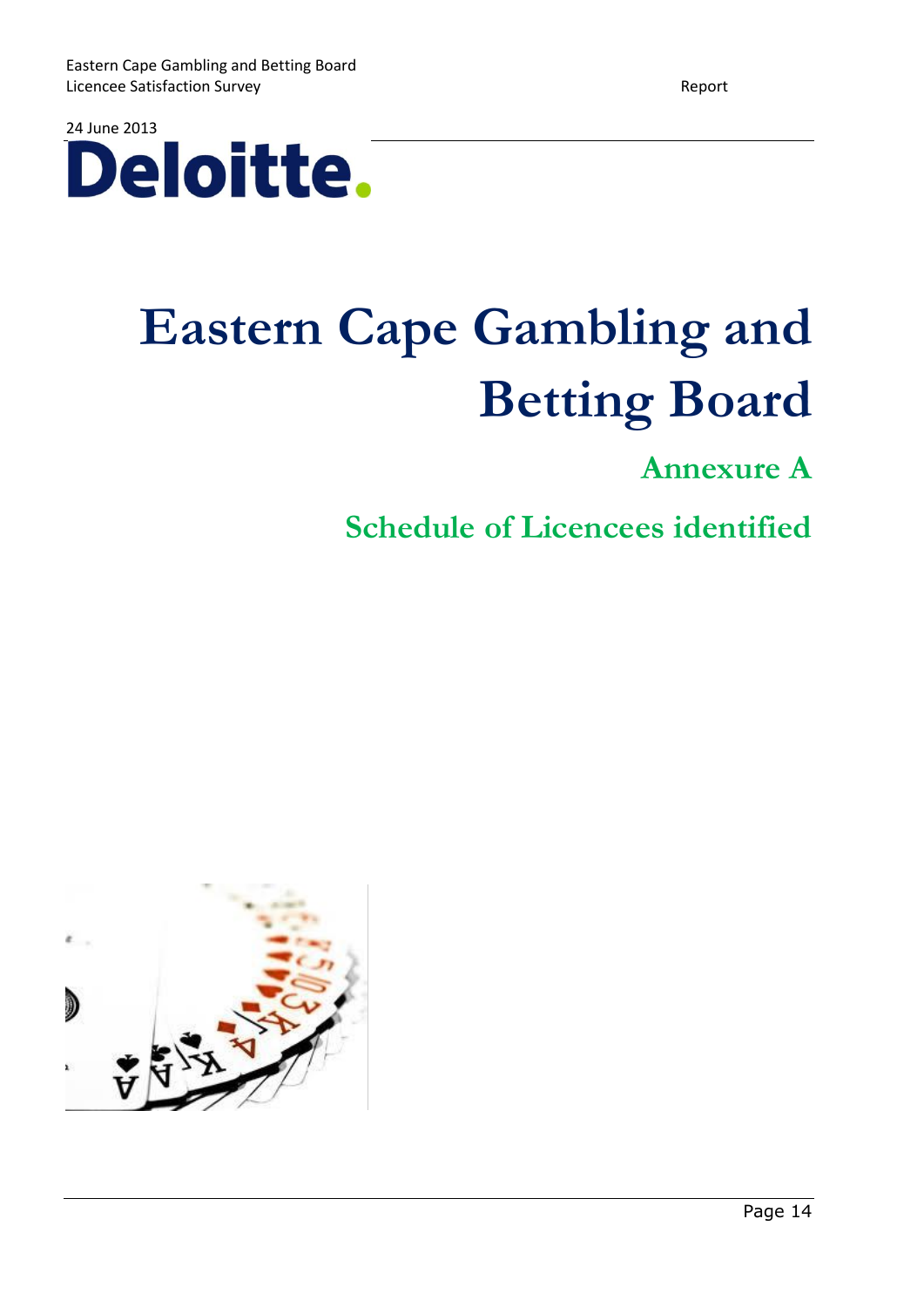| <b>Name</b>                                   | <b>Districts</b>               |
|-----------------------------------------------|--------------------------------|
| Castle Rock Hotel                             | <b>Alfred Nzo</b>              |
| East Coast Sports Bar                         | <b>Alfred Nzo</b>              |
| V- Café Matatiele                             | <b>Alfred Nzo</b>              |
| Spin & Win Entertainment World                | <b>Alfred Nzo</b>              |
| Amadoda's Tavern                              | <b>Buffalo City - Amathole</b> |
| Bernie's Cigar Bar                            | <b>Buffalo City - Amathole</b> |
| Bernies Cigar Bar - Cambridge                 | <b>Buffalo City - Amathole</b> |
| <b>Bisho Sports Bar</b>                       | <b>Buffalo City - Amathole</b> |
| Bra G's                                       | <b>Buffalo City - Amathole</b> |
| <b>Buccaneers</b>                             | <b>Buffalo City - Amathole</b> |
| Cannon's Pool Pub & Grub                      | <b>Buffalo City - Amathole</b> |
| Cindy's Pinto Place                           | <b>Buffalo City - Amathole</b> |
| Dave's Betting Shop / Hollywood Sportsbook EL | <b>Buffalo City - Amathole</b> |
| Doemies Tavern                                | <b>Buffalo City - Amathole</b> |
| Drop Off Saloon                               | <b>Buffalo City - Amathole</b> |
| <b>Fig Tree</b>                               | <b>Buffalo City - Amathole</b> |
| Gonubie Hotel                                 | <b>Buffalo City - Amathole</b> |
| Highgate Hotel                                | <b>Buffalo City - Amathole</b> |
| Idutywa Hotel                                 | <b>Buffalo City - Amathole</b> |
| Inqaba Tavern                                 | <b>Buffalo City - Amathole</b> |
| Jacqueline's                                  | <b>Buffalo City - Amathole</b> |
| Kayser's Beach Pub & Grub                     | <b>Buffalo City - Amathole</b> |
| <b>Kokes Tavern</b>                           | <b>Buffalo City - Amathole</b> |
| Kwamfani's Tavern                             | <b>Buffalo City - Amathole</b> |
| <b>KWT Club</b>                               | <b>Buffalo City - Amathole</b> |
| Madiba's Tavern                               | <b>Buffalo City - Amathole</b> |
| Monthys The Hub Beacon Bay                    | <b>Buffalo City - Amathole</b> |
| Natalie's Nite Club                           | <b>Buffalo City - Amathole</b> |
| Orange Grove Hotel                            | <b>Buffalo City - Amathole</b> |
| Phumelela East London North End Tab           | <b>Buffalo City - Amathole</b> |
| Phumelela KWT                                 | <b>Buffalo City - Amathole</b> |
| Premier Deli                                  | <b>Buffalo City - Amathole</b> |
| Raggies                                       | <b>Buffalo City - Amathole</b> |
| Royal Hotel                                   | <b>Buffalo City - Amathole</b> |
| Tasha's Sportsbar                             | <b>Buffalo City - Amathole</b> |
| The Calabash                                  | <b>Buffalo City - Amathole</b> |
| The Roadhouse                                 | <b>Buffalo City - Amathole</b> |
| Truck Stop & Eat                              | <b>Buffalo City - Amathole</b> |
| <b>Turnbull Park</b>                          | <b>Buffalo City - Amathole</b> |
| Wayside Hotel                                 | <b>Buffalo City - Amathole</b> |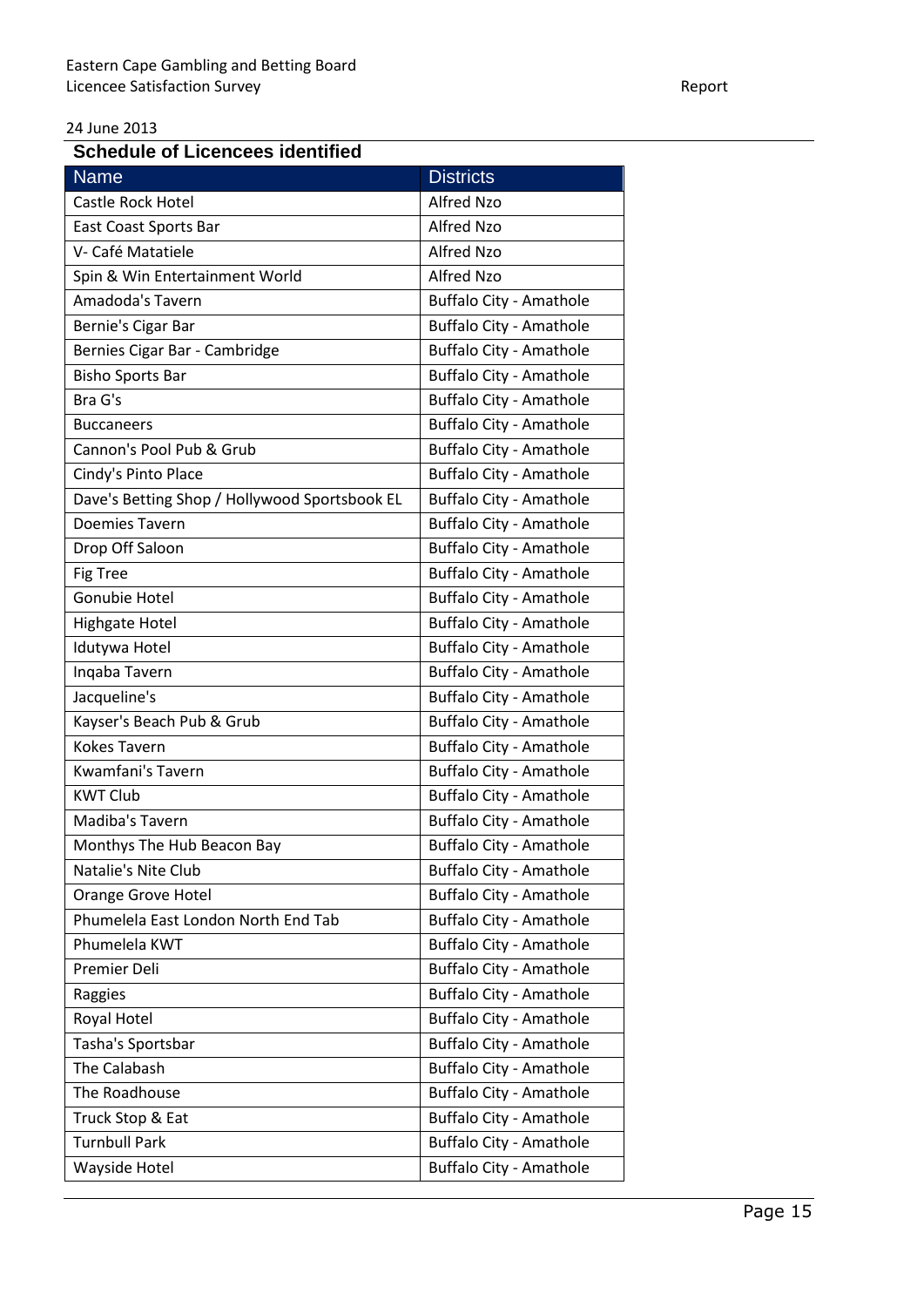| <b>Name</b>                         | <b>Districts</b>               |
|-------------------------------------|--------------------------------|
| <b>Wesbank Protea</b>               | <b>Buffalo City - Amathole</b> |
| Willowvale Hotel                    | <b>Buffalo City - Amathole</b> |
| Naughty Lizard                      | <b>Buffalo City - Amathole</b> |
| Batch 20 - Mpumelelo Tavern         | <b>Buffalo City - Amathole</b> |
| <b>Pirates Club</b>                 | <b>Buffalo City - Amathole</b> |
| Batch 19 - Mzantsi Pub              | <b>Buffalo City - Amathole</b> |
| Batch 19 - Vgee's Tavern            | <b>Buffalo City - Amathole</b> |
| Batch 20 - Central Tavern           | Buffalo City - Amathole        |
| Batch 20 - Ckooliz Tavern           | <b>Buffalo City - Amathole</b> |
| <b>Burgersdorp Lodge</b>            | Chris Hani                     |
| Cradock Restaurant & Sportsbar      | Chris Hani                     |
| Jola's Mens Bar                     | Chris Hani                     |
| Karoo Country Inn                   | Chris Hani                     |
| Mountain View Country Inn           | Chris Hani                     |
| Phumelela Cradock                   | Chris Hani                     |
| Wilson's / Jeff's Palace            | Chris Hani                     |
| Phumelela Qtn                       | Chris Hani                     |
| Batch 19 - Zola 7 Tavern            | Chris Hani                     |
| Batch 16 - Sir George's Pub & Grill | Chris Hani                     |
| Batch 6 - Sporty's                  | Chris Hani                     |
| Batch 6 - Zamaland                  | Chris Hani                     |
| Lucky Seven                         | Joe Gqabi                      |
| 24/7 Big 5                          | Nelson Mandela - Cacadu        |
| Aiden's Sports bar                  | Nelson Mandela - Cacadu        |
| Ally Cats                           | Nelson Mandela - Cacadu        |
| Angora Inn Hotel                    | Nelson Mandela - Cacadu        |
| <b>Asian Tavern</b>                 | Nelson Mandela - Cacadu        |
| <b>Beijing Restaurant</b>           | Nelson Mandela - Cacadu        |
| <b>Big Waves Sports Bar</b>         | Nelson Mandela - Cacadu        |
| <b>Billricks Sports bar</b>         | Nelson Mandela - Cacadu        |
| Cads Sports bar / Club Twins        | Nelson Mandela - Cacadu        |
| Café Rouge                          | Nelson Mandela - Cacadu        |
| Candys Resto Bar                    | Nelson Mandela - Cacadu        |
| Charlee's Tavern                    | Nelson Mandela - Cacadu        |
| Captain Central/The Judge           | Nelson Mandela - Cacadu        |
| CJ's Sports bar                     | Nelson Mandela - Cacadu        |
| Cue Zone Sports bar                 | Nelson Mandela - Cacadu        |
| Dagwood Pub & Diner                 | Nelson Mandela - Cacadu        |
| Die Opstal                          | Nelson Mandela - Cacadu        |
| Doppies Bar                         | Nelson Mandela - Cacadu        |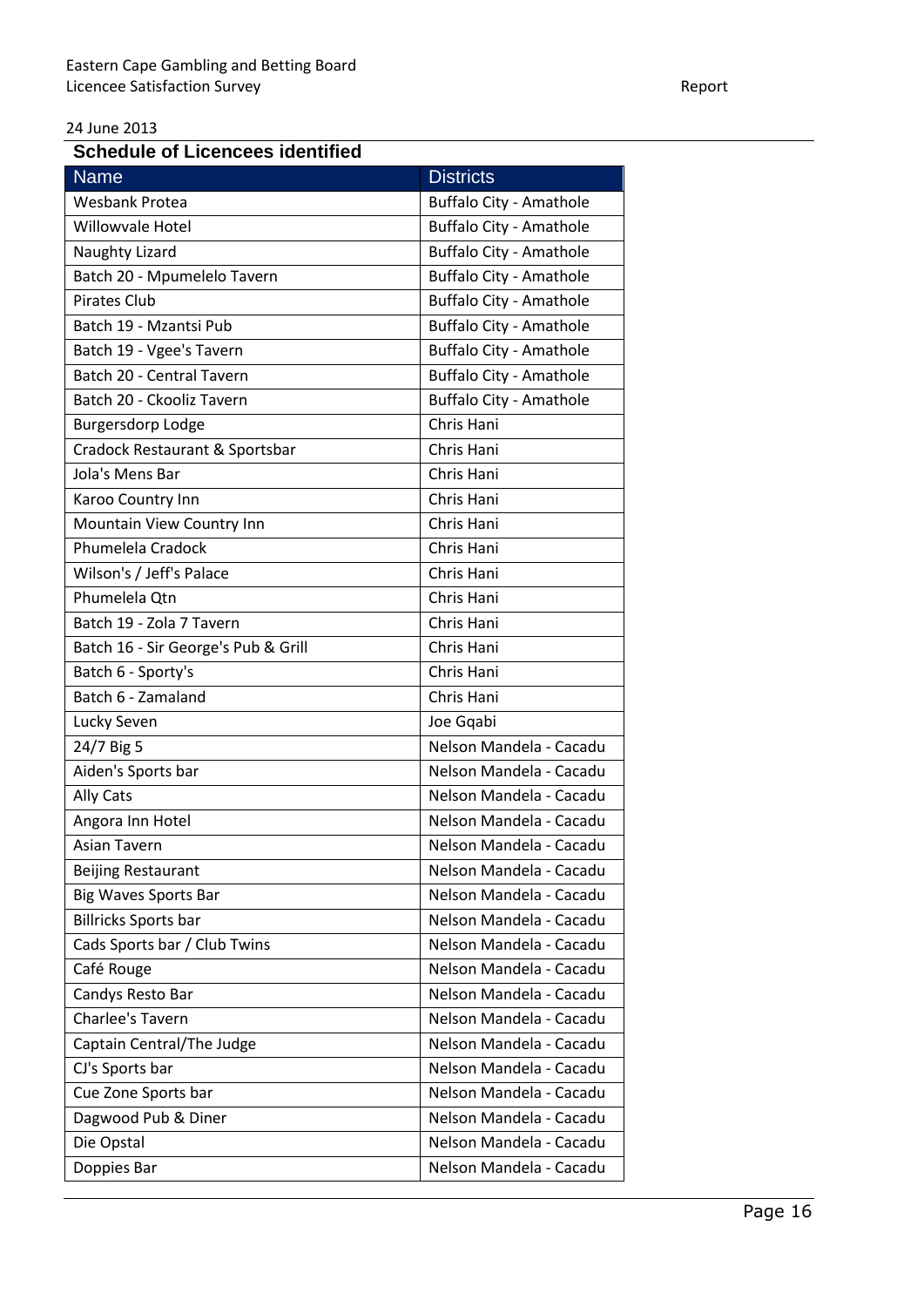| <b>Name</b>                               | <b>Districts</b>        |
|-------------------------------------------|-------------------------|
| Euro's Place                              | Nelson Mandela - Cacadu |
| <b>Exotic Bets</b>                        | Nelson Mandela - Cacadu |
| Fanpark Sportsbar                         | Nelson Mandela - Cacadu |
| <b>Fantasy Sportsbar</b>                  | Nelson Mandela - Cacadu |
| Farm House Tavern                         | Nelson Mandela - Cacadu |
| Gary's Pool & Sports bar                  | Nelson Mandela - Cacadu |
| G-Note                                    | Nelson Mandela - Cacadu |
| Greenacres Sports club                    | Nelson Mandela - Cacadu |
| Gremlins                                  | Nelson Mandela - Cacadu |
| Grunters Pub & Grub                       | Nelson Mandela - Cacadu |
| Hen Den                                   | Nelson Mandela - Cacadu |
| Henno's Sports bar                        | Nelson Mandela - Cacadu |
| Hollywood Sportsbook                      | Nelson Mandela - Cacadu |
| Humepark Sports bar                       | Nelson Mandela - Cacadu |
| <b>Hunters Retreat</b>                    | Nelson Mandela - Cacadu |
| Hollywood Korsten                         | Nelson Mandela - Cacadu |
| Jades Sports Bar                          | Nelson Mandela - Cacadu |
| Jaggers                                   | Nelson Mandela - Cacadu |
| Jame's Tavern                             | Nelson Mandela - Cacadu |
| J-Bay Tattersalls                         | Nelson Mandela - Cacadu |
| Johnny Rockets                            | Nelson Mandela - Cacadu |
| Julie's Restaurant & Take Aways           | Nelson Mandela - Cacadu |
| Kariba's Tavern                           | Nelson Mandela - Cacadu |
| <b>KLM Sports bar</b>                     | Nelson Mandela - Cacadu |
| Lazy Leopard                              | Nelson Mandela - Cacadu |
| La Dee Daa                                | Nelson Mandela - Cacadu |
| Legacy Sportsbar                          | Nelson Mandela - Cacadu |
| Leonardo's Shooters Pool Bar              | Nelson Mandela - Cacadu |
| Local Pub & Grub                          | Nelson Mandela - Cacadu |
| Loxion                                    | Nelson Mandela - Cacadu |
| Lounge Bar                                | Nelson Mandela - Cacadu |
| Mandarin Inn                              | Nelson Mandela - Cacadu |
| Memories Café                             | Nelson Mandela - Cacadu |
| <b>MJ Sports Bar</b>                      | Nelson Mandela - Cacadu |
| Monte Carlo Lounge                        | Nelson Mandela - Cacadu |
| <b>Mulligans</b>                          | Nelson Mandela - Cacadu |
| <b>Oasis Entertainment Centre</b>         | Nelson Mandela - Cacadu |
| O'Brian's                                 | Nelson Mandela - Cacadu |
| Out of Africa                             | Nelson Mandela - Cacadu |
| Palm Inn Hotel/ Humansdorp Boutique Hotel | Nelson Mandela - Cacadu |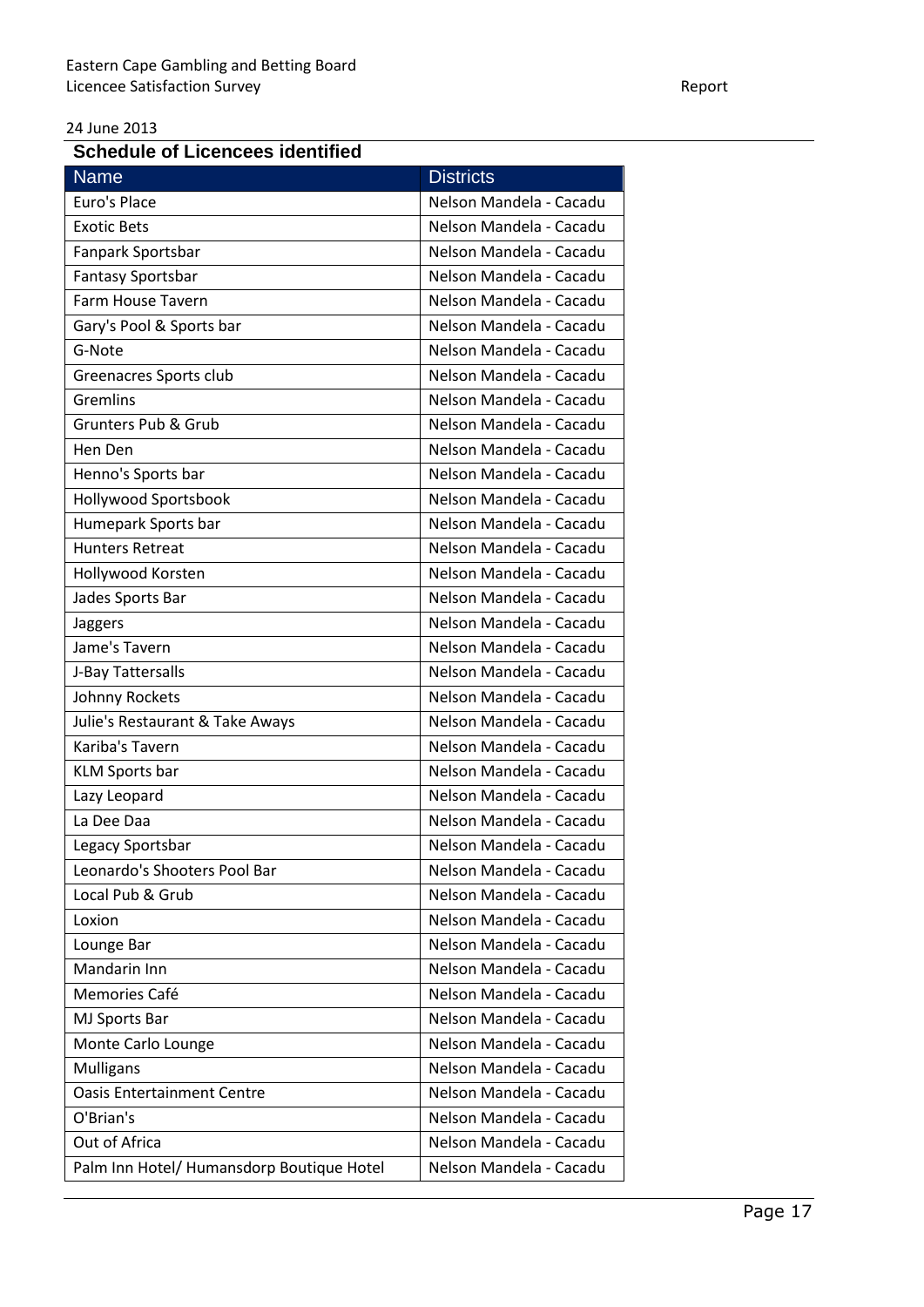| <b>Name</b>                   | <b>Districts</b>        |
|-------------------------------|-------------------------|
| Parklane Restaurant           | Nelson Mandela - Cacadu |
| Phumelela Bethelsdorp         | Nelson Mandela - Cacadu |
| Phumelela Commercial          | Nelson Mandela - Cacadu |
| Phumelela Hiles               | Nelson Mandela - Cacadu |
| Phumelela Linton              | Nelson Mandela - Cacadu |
| Phumelela Newton              | Nelson Mandela - Cacadu |
| Phumelela Uitenhage           | Nelson Mandela - Cacadu |
| Phumelela Walmer              | Nelson Mandela - Cacadu |
| Pitstop Sports Bar            | Nelson Mandela - Cacadu |
| Pool City 2                   | Nelson Mandela - Cacadu |
| Pool City Action Bar          | Nelson Mandela - Cacadu |
| Rose & Shamrock Hotel         | Nelson Mandela - Cacadu |
| <b>Sgt Peppers</b>            | Nelson Mandela - Cacadu |
| Slip Stream Sports bar B-TYPE | Nelson Mandela - Cacadu |
| <b>Snorting Grunter</b>       | Nelson Mandela - Cacadu |
| Solid & Stripes               | Nelson Mandela - Cacadu |
| Somerset Hotel                | Nelson Mandela - Cacadu |
| Sovereign Sports Café         | Nelson Mandela - Cacadu |
| Springbok Pub & Grub          | Nelson Mandela - Cacadu |
| <b>Stix Pool bar</b>          | Nelson Mandela - Cacadu |
| The Barking Gheko             | Nelson Mandela - Cacadu |
| The Brewmaster                | Nelson Mandela - Cacadu |
| Sweethearts Sports Bar        | Nelson Mandela - Cacadu |
| The Cameleon                  | Nelson Mandela - Cacadu |
| The Copper Kettle             | Nelson Mandela - Cacadu |
| The Highlander                | Nelson Mandela - Cacadu |
| The Woods Sports bar          | Nelson Mandela - Cacadu |
| Tiny's                        | Nelson Mandela - Cacadu |
| <b>Tongsan Restaurant</b>     | Nelson Mandela - Cacadu |
| Twister's Restaurant          | Nelson Mandela - Cacadu |
| <b>Uitenhage Racing Club</b>  | Nelson Mandela - Cacadu |
| <b>Victory Dinner</b>         | Nelson Mandela - Cacadu |
| Wally's Place                 | Nelson Mandela - Cacadu |
| Waterford/Lounge Bar          | Nelson Mandela - Cacadu |
| <b>Wharf Street Tab</b>       | Nelson Mandela - Cacadu |
| Ben's Pub & Grub              | OR Tambo                |
| <b>Boltina's</b>              | OR Tambo                |
| <b>Coastal Needles Hotel</b>  | OR Tambo                |
| <b>Ellies Pool Bar</b>        | OR Tambo                |
| Engcobo Hotel                 | OR Tambo                |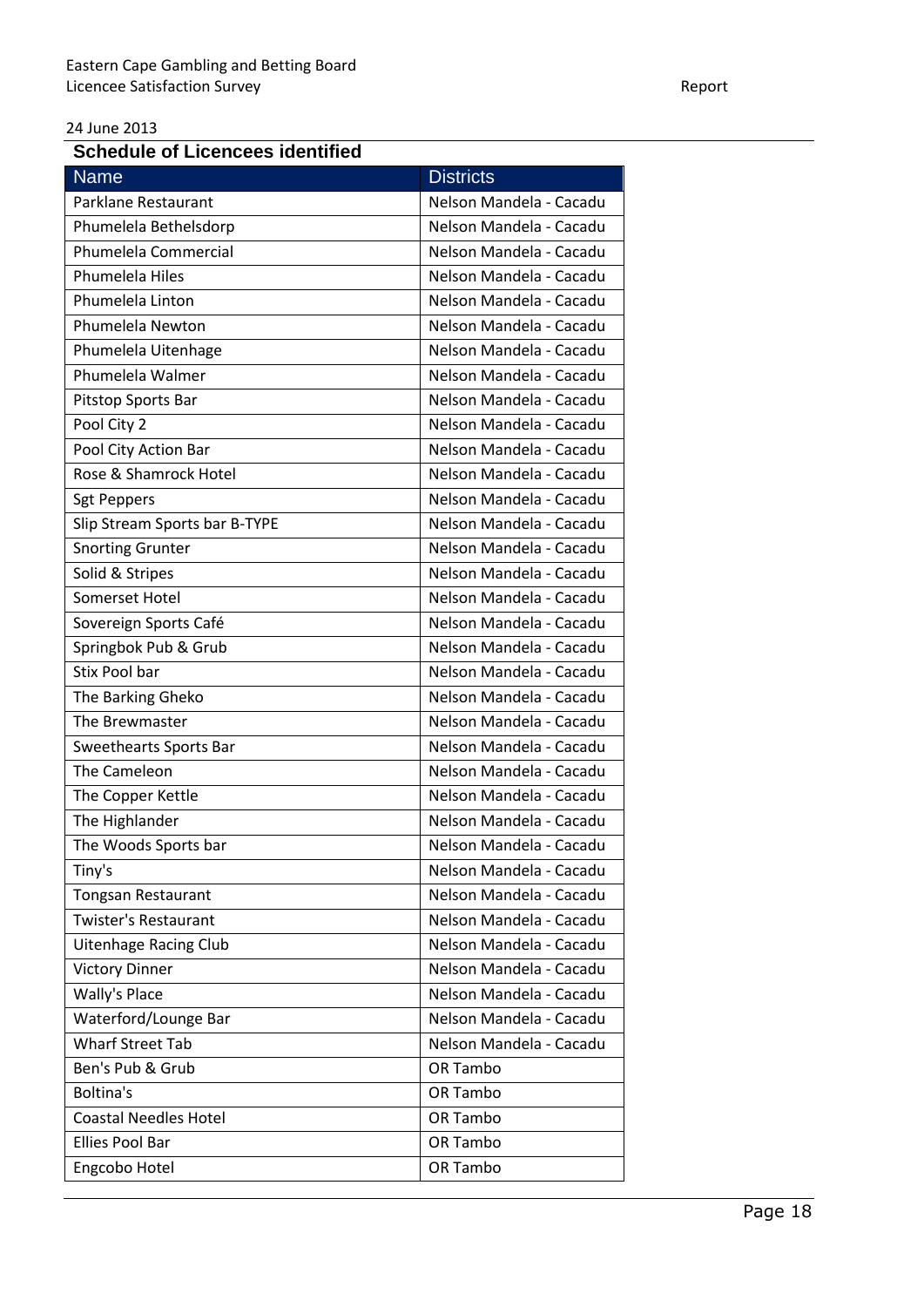| <b>Name</b>                          | <b>Districts</b>      |
|--------------------------------------|-----------------------|
| Extravaganza Tavern                  | OR Tambo              |
| Hollywood Mthatha                    | OR Tambo              |
| Palagas Pub                          | OR Tambo              |
| <b>Sutherland Hotel</b>              | OR Tambo              |
| <b>Tsomo Hotel</b>                   | OR Tambo              |
| <b>Two Star Hotel</b>                | OR Tambo              |
| Merino Hotel                         | OR Tambo              |
| Phumelela Mthatha                    | OR Tambo              |
| Batch 16 - Royal Flush Restaurant    | OR Tambo              |
| Wild Coast Sun                       | Casino                |
| <b>Bordwalk Casino</b>               | Casino                |
| Hemingways Casino                    | Casino                |
| <b>Queens Casino</b>                 | Casino                |
| Vukani Gaming Eastern Cape (Pty) Ltd | <b>Route Operator</b> |
| <b>Hollywood Sportbook</b>           | Bookmarker            |
| Dexter Dealers Cc                    | Bookmarker            |
| Ebets (Pty) Ltd                      | Bookmarker            |
| Jeffreys Bay Tattersalls             | <b>Bookmarker</b>     |
| Sharoki (Pty) Ltd                    | Bookmarker            |
| W H Van Der Vyver                    | Bookmarker            |
| <b>Vincent Tattersalls Cc</b>        | <b>Bookmarker</b>     |
| <b>Stanjames Betting (Pty) Ltd</b>   | Bookmarker            |
| Phumelela Gaming & Leisure Limited   | Totalisator           |
| Sun International Management Limited | Manufactors           |
| <b>Tsogo Sun Distribution</b>        | Manufactors           |
| Kondura                              | Manufactors           |
| <b>IGSS</b>                          | Manufactors           |
| Deltatronics                         | Manufactors           |
| Tsoaranang Holdings (Pty) Ltd        | Manufactors           |
| Stanjames Betting (Pty) Ltd          | Manufactors           |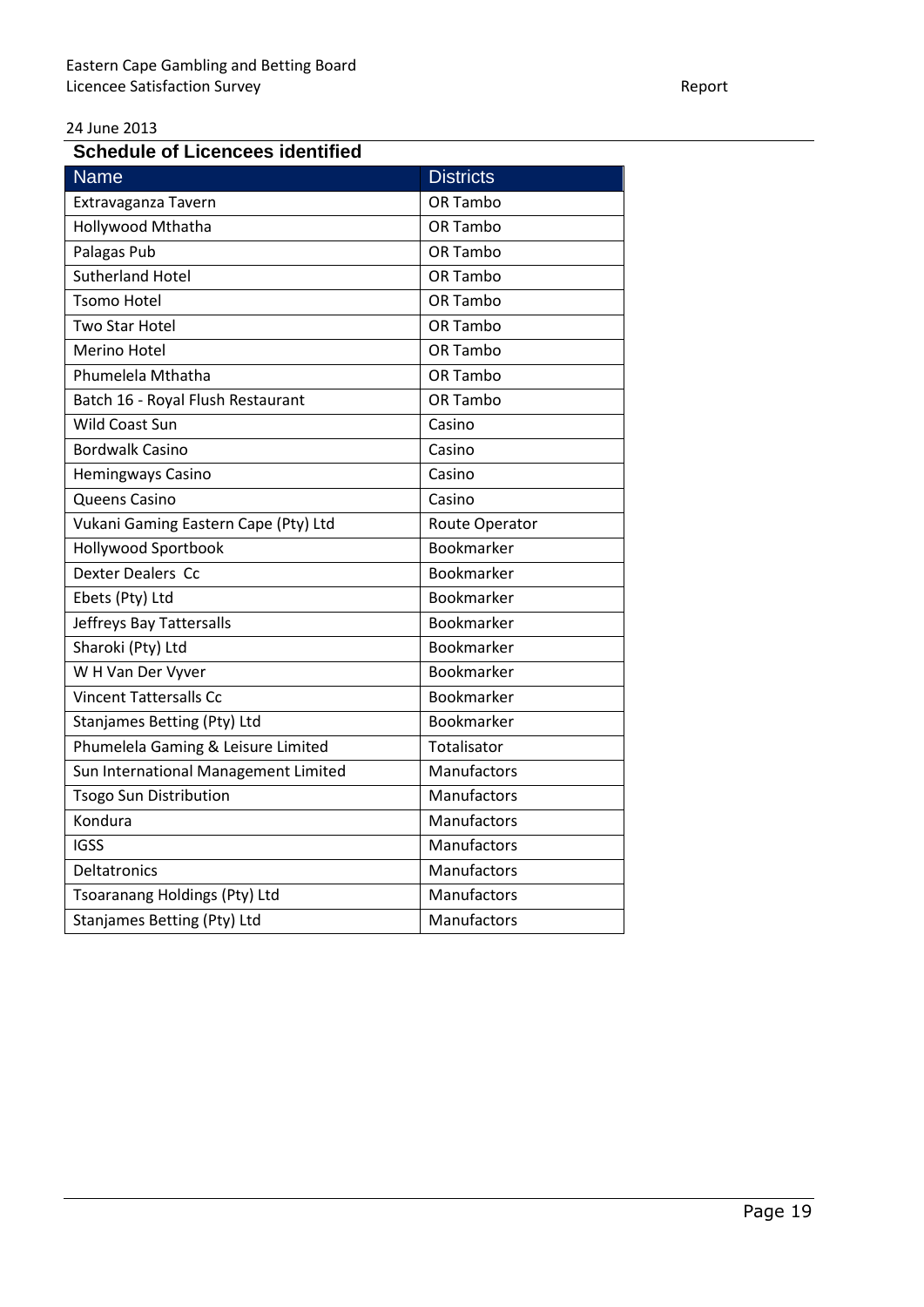

# **Eastern Cape Gambling and Betting Board**

**Annexure B**

**Detailed Report**

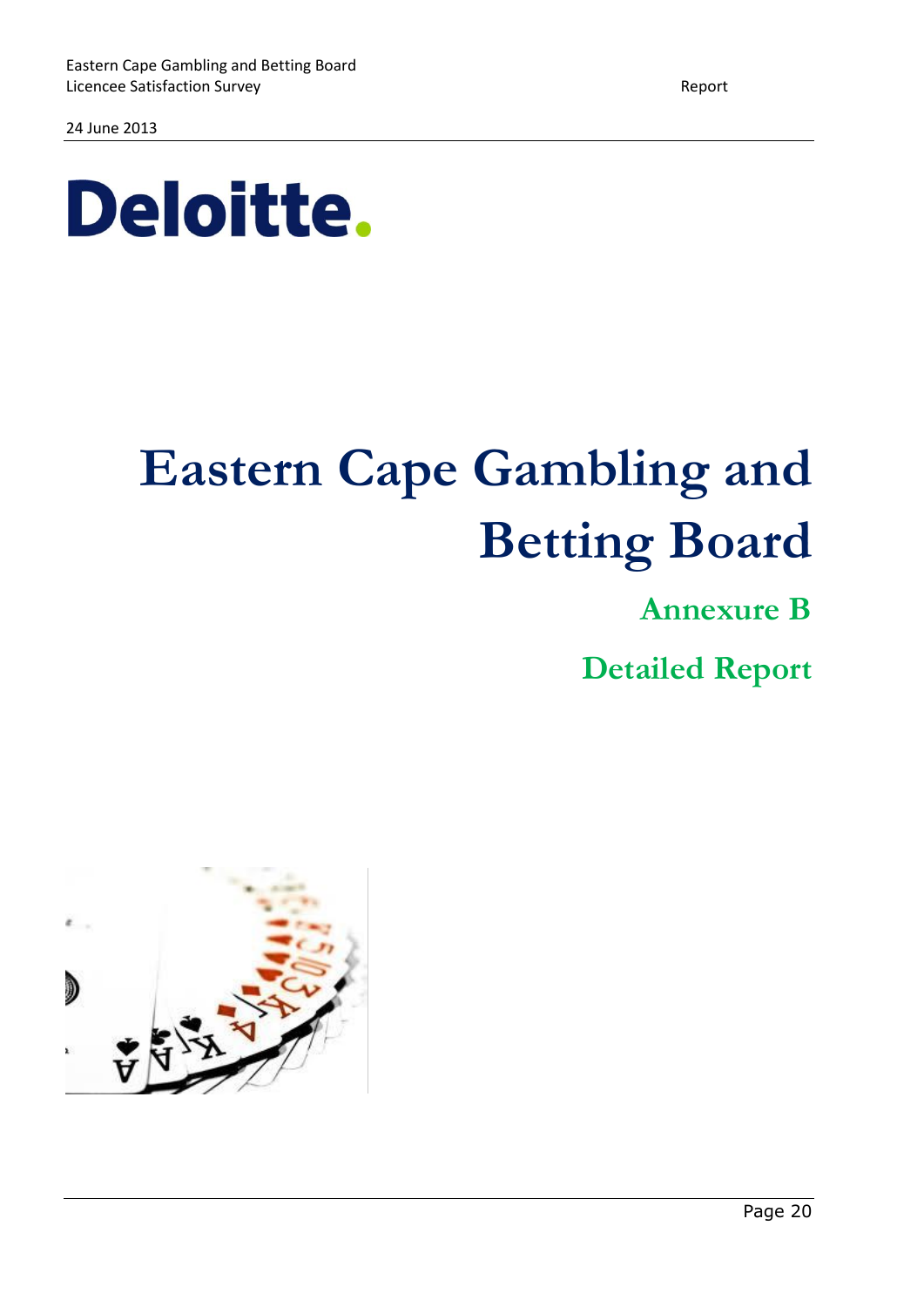#### **Question 1**

Out of 10 (one being poor, 10 being excellent), how would you rate the ECGBB in executing its mandate of gambling regulation

| Question<br>number | Question                                                                                             | Answer<br>option | Number of<br>responses per<br>answer option | Percentage     | Depiction |
|--------------------|------------------------------------------------------------------------------------------------------|------------------|---------------------------------------------|----------------|-----------|
|                    | 1 Out of 10 (one being poor, 10 being excellent), how 1<br>would you rate the ECGBB in executing its |                  |                                             |                |           |
|                    | mandate of gambling regulation.                                                                      |                  |                                             | 4 <sub>1</sub> |           |
|                    |                                                                                                      |                  |                                             |                |           |
|                    |                                                                                                      |                  |                                             |                |           |
|                    |                                                                                                      |                  |                                             | 3 <sup>1</sup> |           |
|                    |                                                                                                      |                  |                                             | 5 <sup>1</sup> |           |
|                    |                                                                                                      |                  |                                             | 3              |           |
|                    |                                                                                                      |                  | 18                                          | 16             |           |
|                    |                                                                                                      |                  | 32                                          | 29             |           |
|                    |                                                                                                      | 10               | 44                                          | 40             |           |
| Total              |                                                                                                      | 111              | 100                                         |                |           |

#### **Question 2**

Out of 10 (one being poor, 10 being excellent), how would you rate ECGBB's communication with your establishment

| Question<br>number | Question                                                                                                  | Answer<br>option | Number of<br>responses per | Percentage   | <b>Depiction</b> |
|--------------------|-----------------------------------------------------------------------------------------------------------|------------------|----------------------------|--------------|------------------|
|                    |                                                                                                           |                  | answer option              |              |                  |
|                    | 2 Out of 10 (one being poor, 10 being excellent), how 1<br>would you rate ECGBB's communication with your |                  |                            | 5            |                  |
|                    | establishment.                                                                                            |                  |                            |              |                  |
|                    |                                                                                                           |                  |                            |              |                  |
|                    |                                                                                                           |                  |                            | $2\parallel$ |                  |
|                    |                                                                                                           |                  |                            | 71           |                  |
|                    |                                                                                                           |                  |                            |              |                  |
|                    |                                                                                                           |                  | 12                         | 11           |                  |
|                    |                                                                                                           |                  | 23                         | 21           |                  |
|                    |                                                                                                           |                  | 18                         | 16           |                  |
|                    |                                                                                                           | 10               | 38                         | 34           |                  |
| Total              |                                                                                                           |                  | 111                        | 100          |                  |

#### **Question 3**

Out of 10 (one being poor, 10 being excellent), how would you rate ECGBB's response to applications, enquiries and/or concerns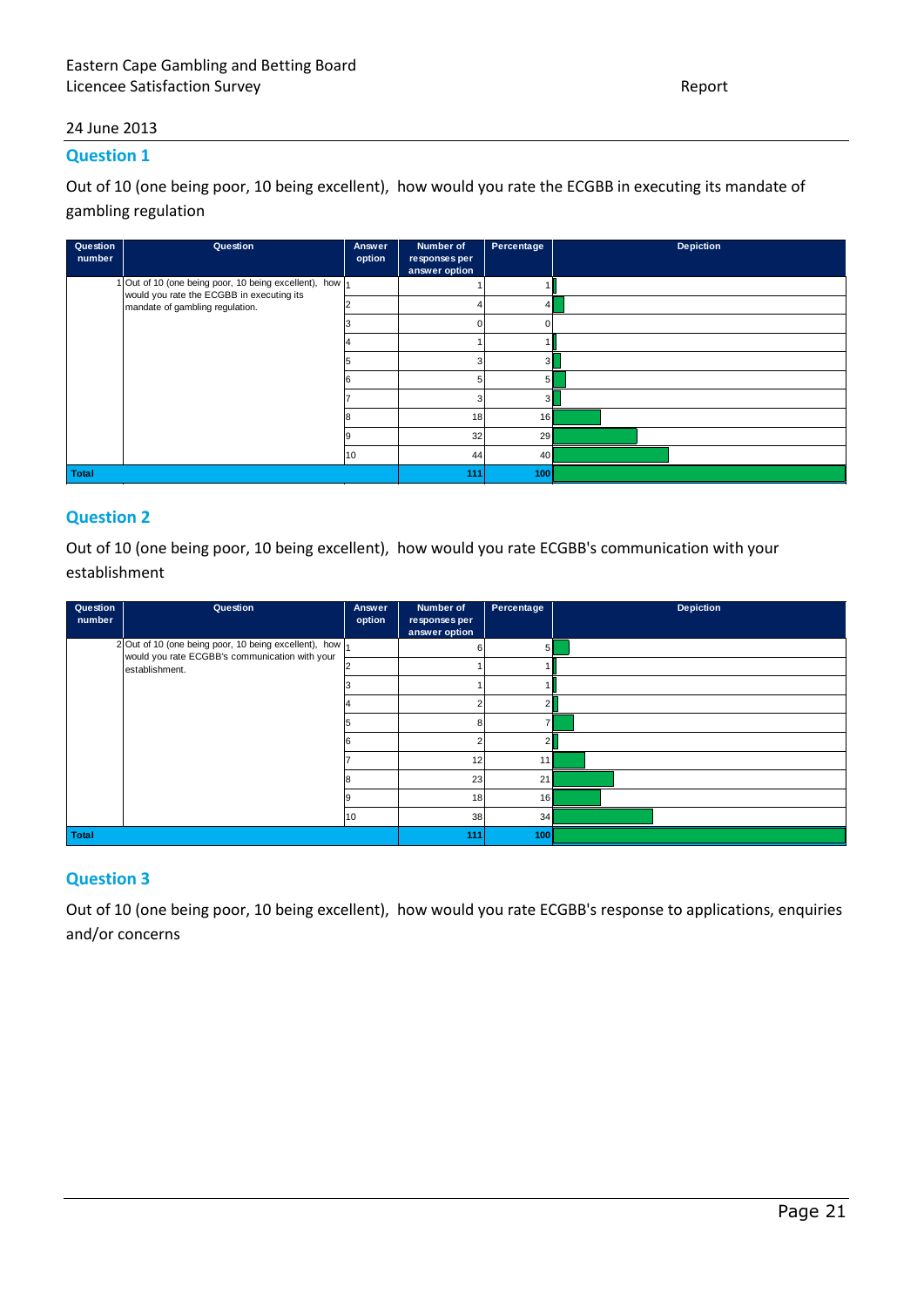| Question<br>number | Question                                                                       | Answer<br>option | Number of<br>responses per<br>answer option | Percentage       | Depiction |
|--------------------|--------------------------------------------------------------------------------|------------------|---------------------------------------------|------------------|-----------|
|                    | 3 Out of 10 (one being poor, 10 being excellent), how 1                        |                  |                                             | 6                |           |
|                    | would you rate ECGBB's response to applications,<br>enquiries and/or concerns. | $\sim$           |                                             |                  |           |
|                    |                                                                                |                  |                                             | 0                |           |
|                    |                                                                                |                  |                                             | 4 <sub>  </sub>  |           |
|                    |                                                                                |                  |                                             | 5 <sub>1</sub>   |           |
|                    |                                                                                |                  | 11                                          | 10 <sup>1</sup>  |           |
|                    |                                                                                |                  | 19                                          | 17               |           |
|                    |                                                                                |                  | 14                                          | 13               |           |
|                    |                                                                                |                  | 16                                          | 14               |           |
|                    |                                                                                | 10               | 34                                          | 31               |           |
| <b>Total</b>       |                                                                                |                  | 111                                         | 100 <sub>l</sub> |           |

#### **Question 4**

Out of 10 (one being poor, 10 being excellent), how would you rate ECGBB's ability to align itself with the provisions of the Act and the objectives of the industry

| Question<br>number | Question                                                                                                       | Answer<br>option | Number of<br>responses per<br>answer option | Percentage     | <b>Depiction</b> |
|--------------------|----------------------------------------------------------------------------------------------------------------|------------------|---------------------------------------------|----------------|------------------|
|                    | 4 Out of 10 (one being poor, 10 being excellent), how 1<br>would you rate ECGBB's ability to align itself with |                  |                                             |                |                  |
|                    | the provisions of the Act and the objectives of the                                                            |                  |                                             |                |                  |
|                    | industry.                                                                                                      |                  |                                             |                |                  |
|                    |                                                                                                                |                  |                                             |                |                  |
|                    |                                                                                                                |                  |                                             | 8 <sup>1</sup> |                  |
|                    |                                                                                                                |                  |                                             | $6\vert$       |                  |
|                    |                                                                                                                |                  | 10                                          | 9 I            |                  |
|                    |                                                                                                                |                  | 14                                          | 13             |                  |
|                    |                                                                                                                |                  | 37                                          | 33             |                  |
|                    |                                                                                                                | 10               | 31                                          | 28             |                  |
| Total              |                                                                                                                | 111              | 100                                         |                |                  |

#### **Question 5**

Inspection and testing of equipment by ECGBB Inspectors is carried out in accordance with a communicated schedule and methods

| Question<br>number | Question                                                                                         | Answer option            | Number of<br>responses per<br>answer option | Percentage      | <b>Depiction</b> |
|--------------------|--------------------------------------------------------------------------------------------------|--------------------------|---------------------------------------------|-----------------|------------------|
|                    | 5 Inspection and testing of equipment by ECGBB<br>Inspectors is carried out in accordance with a | <b>Strongly Agree</b>    | 37                                          | 33              |                  |
|                    | communicated schedule and methods.                                                               | Agree                    | 54                                          | 49              |                  |
|                    |                                                                                                  | <b>Disagree</b>          |                                             |                 |                  |
|                    |                                                                                                  | <b>Strongly Disagree</b> |                                             |                 |                  |
|                    |                                                                                                  | Don't Know               | 18                                          | 16 <sup>1</sup> |                  |
| Total              |                                                                                                  |                          | 1111                                        | 100             |                  |

#### **Question 6**

During the inspection, the ECGBB inspectors demonstrate a clear understanding of the provisions governing my establishment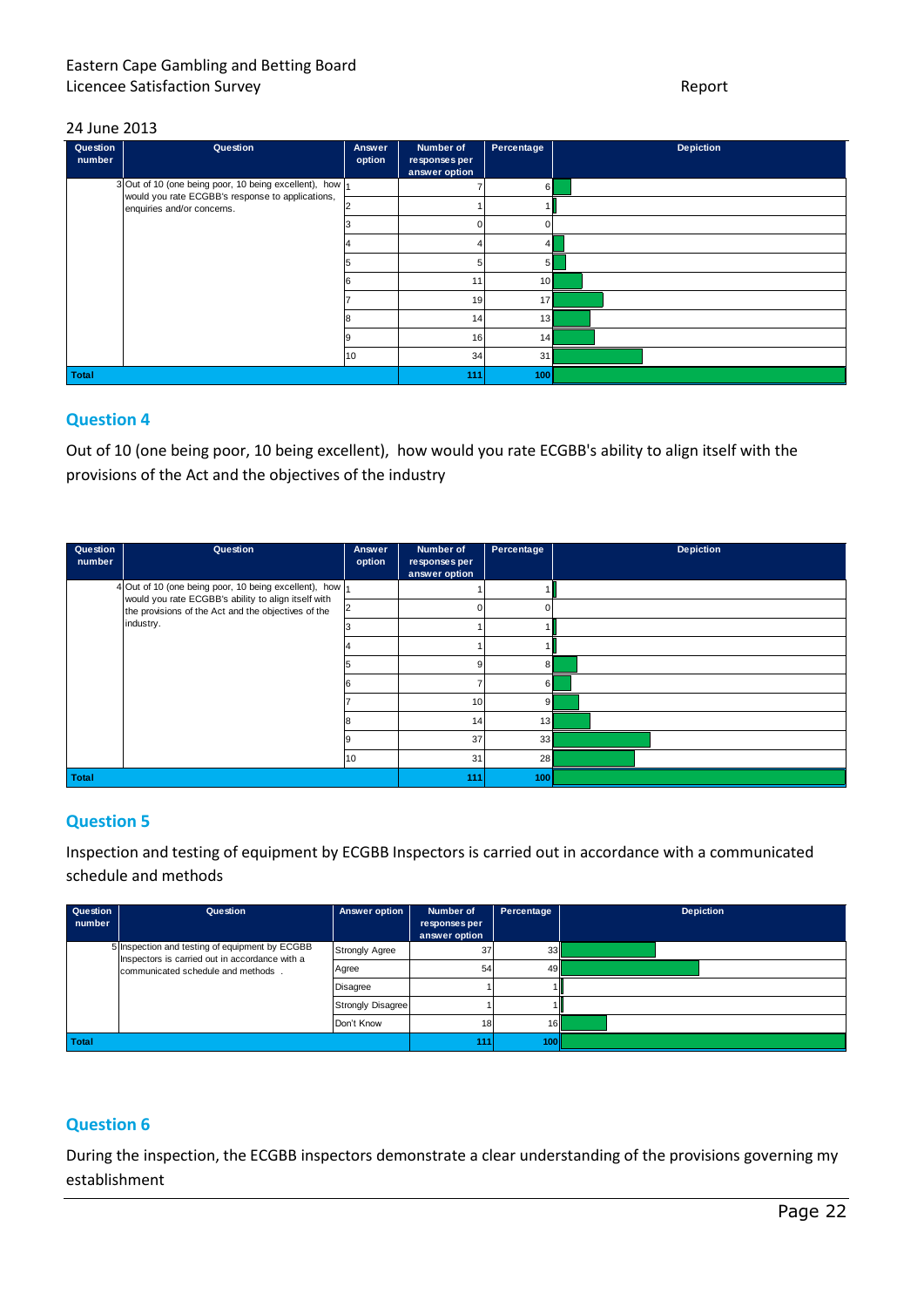| Question<br>number | Question                                                                                                                            | Answer option         | Number of<br>responses per<br>answer option | Percentage | <b>Depiction</b> |
|--------------------|-------------------------------------------------------------------------------------------------------------------------------------|-----------------------|---------------------------------------------|------------|------------------|
|                    | 6 During the inspection, the ECGBB inspectors<br>demonstrate a clear understanding of the provisions<br>governing my establishment. | <b>Strongly Agree</b> | 33                                          | 30         |                  |
|                    |                                                                                                                                     | Agree                 | 63                                          | 57         |                  |
|                    |                                                                                                                                     | <b>Disagree</b>       |                                             |            |                  |
|                    |                                                                                                                                     | Strongly Disagree     |                                             |            |                  |
|                    |                                                                                                                                     | Don't Know            | 15 <sup>1</sup>                             | 14         |                  |
| <b>Total</b>       |                                                                                                                                     |                       | 111                                         | 100        |                  |

#### **Question 7**

ECGBB Inspectors conduct themselves in a professional manner

| Question<br>number | Question                                   | Answer option            | Number of<br>responses per<br>answer option | Percentage | <b>Depiction</b> |
|--------------------|--------------------------------------------|--------------------------|---------------------------------------------|------------|------------------|
|                    | 7 ECGBB Inspectors conduct themselves in a | <b>Strongly Agree</b>    | 43                                          | 39         |                  |
|                    | professional manner.                       | Agree                    | 60                                          | 54         |                  |
|                    |                                            | Disagree                 |                                             |            |                  |
|                    |                                            | <b>Strongly Disagree</b> |                                             |            |                  |
|                    |                                            | Don't Know               |                                             |            |                  |
| Total              |                                            |                          | 1111                                        | 100        |                  |

#### **Question 8**

Feedback on the inspections and tests are communicated timeously

| Question<br>number | Question                                                               | Answer option            | Number of<br>responses per<br>answer option | Percentage | <b>Depiction</b> |
|--------------------|------------------------------------------------------------------------|--------------------------|---------------------------------------------|------------|------------------|
|                    | 8 Feedback on the inspections and tests are<br>communicated timeously. | <b>Strongly Agree</b>    | 33                                          | 30         |                  |
|                    |                                                                        | Agree                    | 62                                          | 56         |                  |
|                    |                                                                        | Disagree                 |                                             |            |                  |
|                    |                                                                        | <b>Strongly Disagree</b> |                                             |            |                  |
|                    |                                                                        | Don't Know               |                                             |            |                  |
| Total              |                                                                        |                          | 111                                         | 100        |                  |

#### **Question 9**

The feedback is constructive and adds value to my establishment

| Question<br>number | Question                                                              | Answer option            | Number of<br>responses per<br>answer option | Percentage | <b>Depiction</b> |
|--------------------|-----------------------------------------------------------------------|--------------------------|---------------------------------------------|------------|------------------|
|                    | 9 The feedback is constructive and adds value to my<br>establishment. | <b>Strongly Agree</b>    | 26                                          | 23         |                  |
|                    |                                                                       | Agree                    | 64                                          | 58         |                  |
|                    |                                                                       | Disagree                 | 14                                          | 13         |                  |
|                    |                                                                       | <b>Strongly Disagree</b> |                                             |            |                  |
|                    |                                                                       | Don't Know               |                                             |            |                  |
| Total              |                                                                       |                          | 111                                         | 100        |                  |

#### **Question 10**

The schedules attached to the Act and the regulations governing the collection of fees and taxes are clear and understandable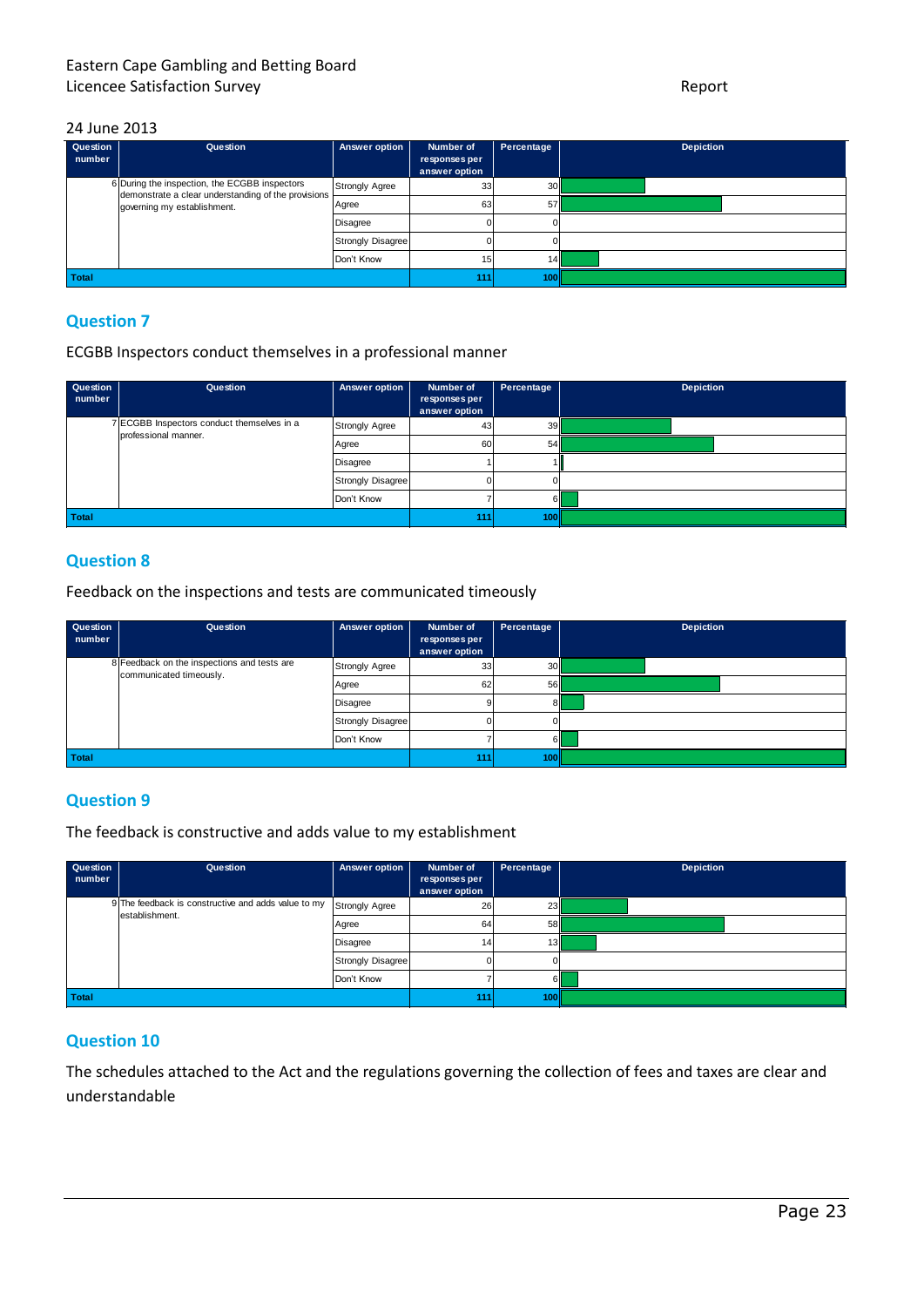| Question<br>number | Question                                                                                         | Answer option            | Number of<br>responses per<br>answer option | Percentage | <b>Depiction</b> |
|--------------------|--------------------------------------------------------------------------------------------------|--------------------------|---------------------------------------------|------------|------------------|
|                    | 10 The schedules attached to the Act and the<br>regulations governing the collection of fees and | <b>Strongly Agree</b>    | 22                                          | <b>20</b>  |                  |
|                    | taxes are clear and understandable.                                                              | Agree                    | 71 <sub>1</sub>                             | 64         |                  |
|                    |                                                                                                  | Disagree                 |                                             |            |                  |
|                    |                                                                                                  | <b>Strongly Disagree</b> |                                             |            |                  |
|                    |                                                                                                  | Don't Know               |                                             |            |                  |
| <b>Total</b>       |                                                                                                  |                          | 111                                         | 100        |                  |

#### **Question 11**

ECGBB applies penalties and/or interest in line with the determinations of the Act and the Rules & Regulations

| Question<br>number | Question                                                                                                                                | Answer option            | Number of<br>responses per<br>answer option | Percentage | <b>Depiction</b> |
|--------------------|-----------------------------------------------------------------------------------------------------------------------------------------|--------------------------|---------------------------------------------|------------|------------------|
|                    | 11 ECGBB applies penalties and/or interest in line with Strongly Agree<br>the determinations of the Act and the Rules &<br>Regulations. |                          | 20                                          | 18         |                  |
|                    |                                                                                                                                         | Agree                    | 67                                          | 60         |                  |
|                    |                                                                                                                                         | Disagree                 |                                             | 51         |                  |
|                    |                                                                                                                                         | <b>Strongly Disagree</b> |                                             |            |                  |
|                    |                                                                                                                                         | Don't Know               | 18                                          | 16         |                  |
| <b>Total</b>       |                                                                                                                                         |                          | 111                                         | 100        |                  |

#### **Question 12**

The decisions to levy penalties and/or interest are communicated to the affected party in a clear and open manner

| Question | Question                                                          | Answer option         | Number of                      | Percentage | <b>Depiction</b> |
|----------|-------------------------------------------------------------------|-----------------------|--------------------------------|------------|------------------|
| number   |                                                                   |                       | responses per<br>answer option |            |                  |
|          | 12 The decisions to levy penalties and/or interest are            | <b>Strongly Agree</b> | 14                             | 131        |                  |
|          | communicated to the affected party in a clear and<br>open manner. | Agree                 | 56                             | 50         |                  |
|          |                                                                   | <b>Disagree</b>       |                                |            |                  |
|          |                                                                   | Strongly Disagree     |                                |            |                  |
|          |                                                                   | Don't Know            | 32                             | 29         |                  |
| Total    |                                                                   |                       | 111                            | 100        |                  |

#### **Question 13**

ECGBB levy penalties and/or interest in a fair and consistent manner

| Question | Question                                                                    | Answer option            | Number of       | Percentage      | <b>Depiction</b> |
|----------|-----------------------------------------------------------------------------|--------------------------|-----------------|-----------------|------------------|
| number   |                                                                             |                          | responses per   |                 |                  |
|          |                                                                             |                          | answer option   |                 |                  |
|          | 13 ECGBB levy penalties and/or interest in a fair and<br>consistent manner. | <b>Strongly Agree</b>    | 16              | 14 <sub>1</sub> |                  |
|          |                                                                             | Agree                    | 53              | 48              |                  |
|          |                                                                             | Disagree                 | 10 <sup>1</sup> |                 |                  |
|          |                                                                             | <b>Strongly Disagree</b> |                 |                 |                  |
|          |                                                                             | Don't Know               | 31              | 28              |                  |
| Total    |                                                                             |                          | 111             | 100             |                  |

#### **Question 14**

The levying of penalties and/or interest are effective to reduce late payment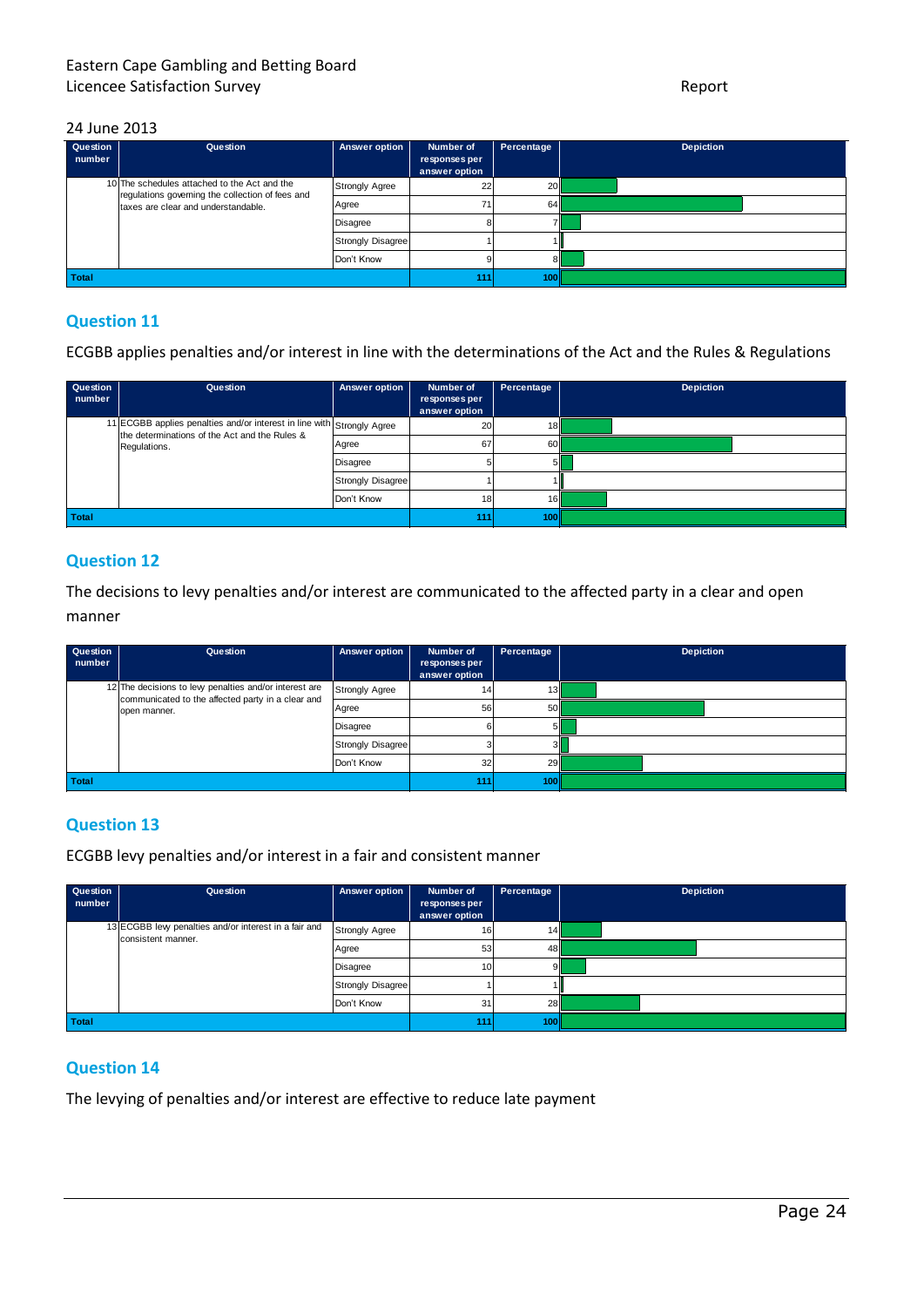| Question<br>number | Question                                                                            | Answer option            | Number of<br>responses per<br>answer option | Percentage | <b>Depiction</b> |
|--------------------|-------------------------------------------------------------------------------------|--------------------------|---------------------------------------------|------------|------------------|
|                    | 14 The lewing of penalties and/or interest are effective<br>to reduce late payment. | <b>Strongly Agree</b>    | 21                                          | 19         |                  |
|                    |                                                                                     | Agree                    | 66                                          | 59         |                  |
|                    |                                                                                     | <b>Disagree</b>          | 5                                           |            |                  |
|                    |                                                                                     | <b>Strongly Disagree</b> | $\Omega$                                    |            |                  |
|                    |                                                                                     | Don't Know               | 19                                          |            |                  |
| <b>Total</b>       |                                                                                     |                          | 111                                         | 100        |                  |

#### **Question 15**

The frequency of compliance checks is sufficient

| Question<br>number | Question                                             | Answer option            | Number of<br>responses per<br>answer option | Percentage | <b>Depiction</b> |
|--------------------|------------------------------------------------------|--------------------------|---------------------------------------------|------------|------------------|
|                    | 15 The frequency of compliance checks is sufficient. | <b>Strongly Agree</b>    | 29                                          | 26         |                  |
|                    |                                                      | Agree                    | 71                                          | 64         |                  |
|                    |                                                      | <b>Disagree</b>          |                                             | 5.         |                  |
|                    |                                                      | <b>Strongly Disagree</b> |                                             |            |                  |
|                    |                                                      | Don't Know               |                                             | 51         |                  |
| Total              |                                                      |                          | 111                                         | 100        |                  |

#### **Question 16**

Gambling Devices in my establishment are verified annually against a register of the serial numbers of devices maintained by the ECGBB

| Question<br>number | Question                                                                                                     | Answer option         | Number of<br>responses per<br>answer option | Percentage | <b>Depiction</b> |
|--------------------|--------------------------------------------------------------------------------------------------------------|-----------------------|---------------------------------------------|------------|------------------|
|                    | 16 Gambling Devices in my establishment are verified<br>annually against a register of the serial numbers of | <b>Strongly Agree</b> | 30 <sup>1</sup>                             | 27         |                  |
|                    | devices maintained by the ECGBB.                                                                             | Agree                 | 62                                          | 56         |                  |
|                    |                                                                                                              | <b>Disagree</b>       |                                             |            |                  |
|                    |                                                                                                              | Strongly Disagree     |                                             |            |                  |
|                    |                                                                                                              | Don't Know            | 16                                          | 141        |                  |
| Total              |                                                                                                              |                       | 111                                         | 100        |                  |

#### **Question 17**

Employees in my establishment are verified annually against a register of the "black-listed" employees maintained by the ECGBB

| Question | Question                                                                                           | Answer option            | Number of     | Percentage      | <b>Depiction</b> |
|----------|----------------------------------------------------------------------------------------------------|--------------------------|---------------|-----------------|------------------|
| number   |                                                                                                    |                          | responses per |                 |                  |
|          |                                                                                                    |                          | answer option |                 |                  |
|          | 17 Employees in my establishment are verified<br>annually against a register of the "black-listed" | <b>Strongly Agree</b>    | 30            | 27              |                  |
|          | employees maintained by the ECGBB.                                                                 | Agree                    | 60            | 54              |                  |
|          |                                                                                                    | Disagree                 |               |                 |                  |
|          |                                                                                                    | <b>Strongly Disagree</b> |               |                 |                  |
|          |                                                                                                    | Don't Know               | 20            | 18 <sup>1</sup> |                  |
| Total    |                                                                                                    |                          | 111           | 100             |                  |

#### **Question 18**

Revenue Audits are conducted quarterly by the ECGBB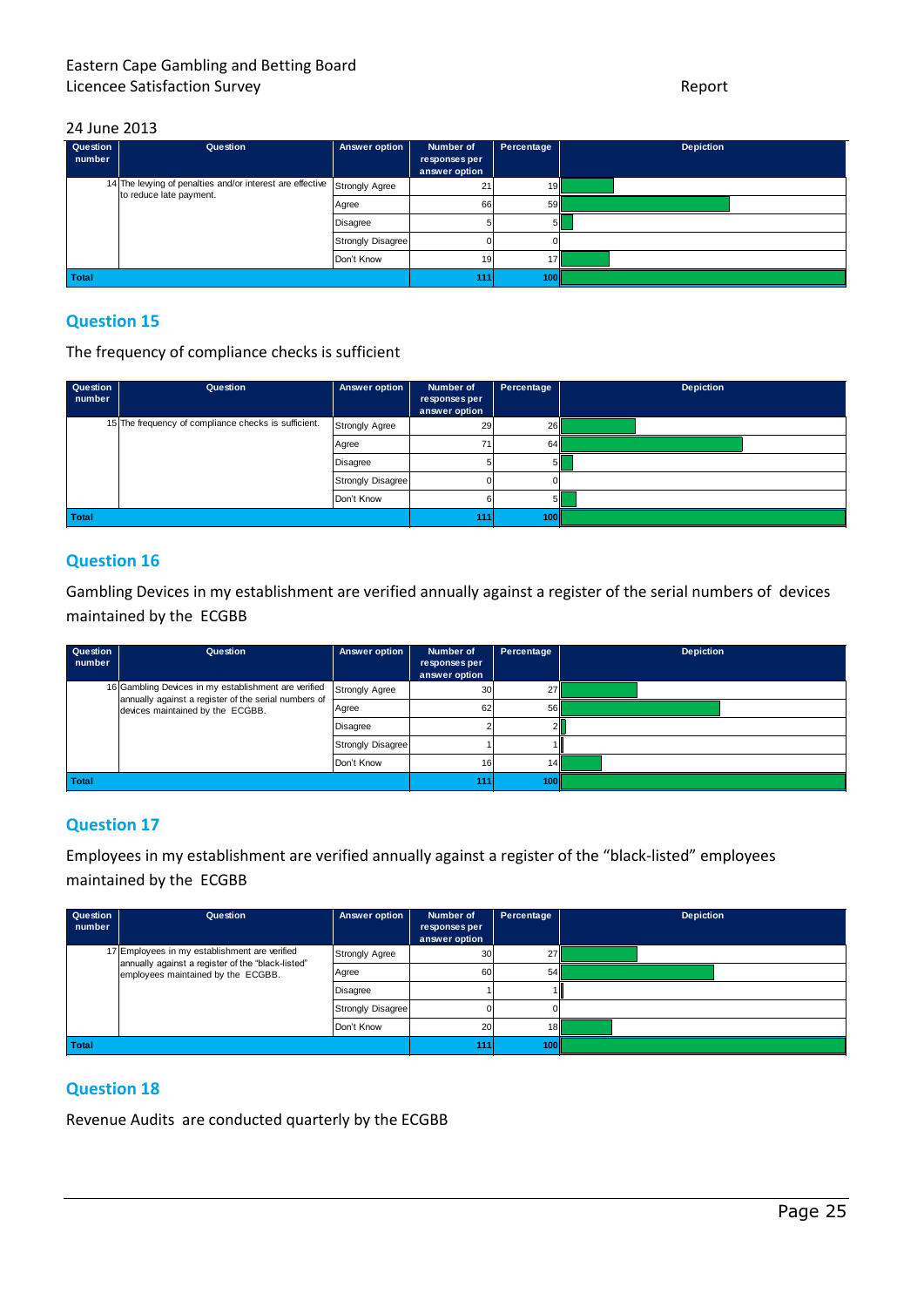| Question<br>number | Question                                                   | Answer option            | Number of<br>responses per<br>answer option | Percentage      | <b>Depiction</b> |
|--------------------|------------------------------------------------------------|--------------------------|---------------------------------------------|-----------------|------------------|
|                    | 18 Revenue Audits are conducted quarterly by the<br>ECGBB. | <b>Strongly Agree</b>    | 30                                          | 27              |                  |
|                    |                                                            | Agree                    | 58                                          | 52              |                  |
|                    |                                                            | <b>Disagree</b>          | 9                                           |                 |                  |
|                    |                                                            | <b>Strongly Disagree</b> | $\Omega$                                    |                 |                  |
|                    |                                                            | Don't Know               | 14                                          | 13 <sub>1</sub> |                  |
| <b>Total</b>       |                                                            |                          | 111                                         | 100             |                  |

#### **Question 19**

FICA compliance audits are conducted quarterly by the ECGBB

| Question<br>number | Question                                                            | Answer option            | Number of<br>responses per<br>answer option | Percentage | <b>Depiction</b> |
|--------------------|---------------------------------------------------------------------|--------------------------|---------------------------------------------|------------|------------------|
|                    | 19 FICA compliance audits are conducted quarterly by Strongly Agree |                          | 26                                          | 23         |                  |
|                    | the ECGBB.                                                          | Agree                    | 63                                          | 57         |                  |
|                    |                                                                     | Disagree                 |                                             |            |                  |
|                    |                                                                     | <b>Strongly Disagree</b> |                                             |            |                  |
|                    |                                                                     | Don't Know               | 13                                          |            |                  |
| Total              |                                                                     | 111                      | 100                                         |            |                  |

#### **Question 20**

My establishment's annual financial statements are analysed bi-annually by the ECGBB

| Question<br>number | Question                                                                                                   | Answer option            | Number of<br>responses per<br>answer option | Percentage | <b>Depiction</b> |
|--------------------|------------------------------------------------------------------------------------------------------------|--------------------------|---------------------------------------------|------------|------------------|
|                    | 20 My establishment's annual financial statements are Strongly Agree<br>analysed bi-annually by the ECGBB. |                          | 24                                          | 22         |                  |
|                    |                                                                                                            | Agree                    | 59                                          | 53         |                  |
|                    |                                                                                                            | Disagree                 |                                             |            |                  |
|                    |                                                                                                            | <b>Strongly Disagree</b> |                                             |            |                  |
|                    |                                                                                                            | Don't Know               | 21                                          | 19         |                  |
| Total              |                                                                                                            |                          | 111                                         | 100        |                  |

#### **Question 21**

All audits are conducted in a professional manner

| Question<br>number | Question                                              | Answer option            | Number of<br>responses per<br>answer option | Percentage | <b>Depiction</b> |
|--------------------|-------------------------------------------------------|--------------------------|---------------------------------------------|------------|------------------|
|                    | 21 All audits are conducted in a professional manner. | <b>Strongly Agree</b>    | 31                                          | 28         |                  |
|                    |                                                       | Agree                    | 71                                          | 64         |                  |
|                    |                                                       | <b>Disagree</b>          |                                             |            |                  |
|                    |                                                       | <b>Strongly Disagree</b> |                                             |            |                  |
|                    |                                                       | Don't Know               |                                             | 6.         |                  |
| Total              |                                                       |                          | 111                                         | 100        |                  |

#### **Question 22**

The audits are conducted in a way that does not interfere with the daily operations of my establishment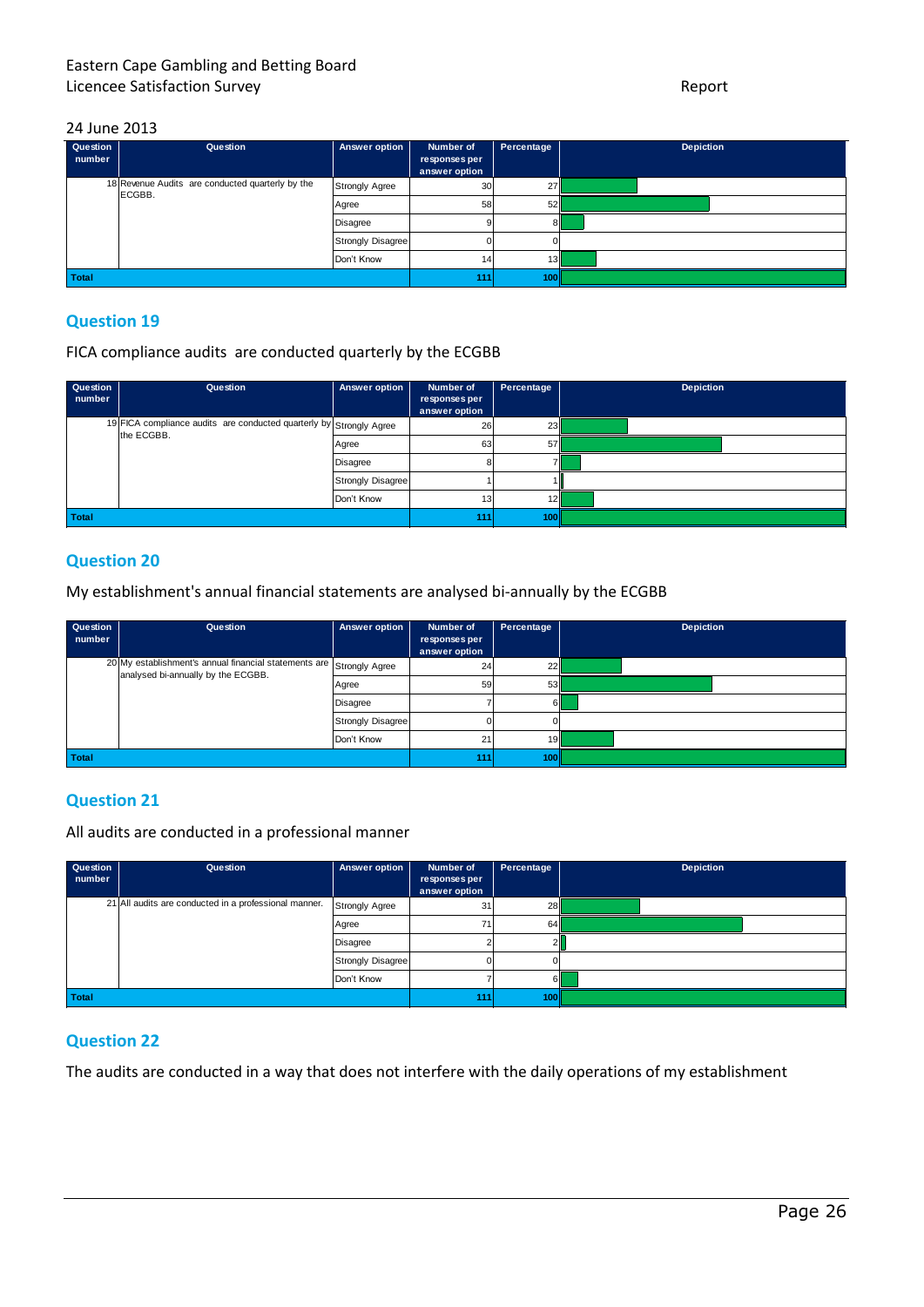| Question<br>number | Question                                                                                        | Answer option            | Number of<br>responses per | Percentage | <b>Depiction</b> |
|--------------------|-------------------------------------------------------------------------------------------------|--------------------------|----------------------------|------------|------------------|
|                    |                                                                                                 |                          | answer option              |            |                  |
|                    | 22 The audits are conducted in a way that does not<br>interfere with the daily operations of my | <b>Strongly Agree</b>    | 27                         | 24         |                  |
|                    | establishment.                                                                                  | Agree                    | 75                         | 68         |                  |
|                    |                                                                                                 | <b>Disagree</b>          |                            |            |                  |
|                    |                                                                                                 | <b>Strongly Disagree</b> |                            |            |                  |
|                    |                                                                                                 | Don't Know               |                            |            |                  |
| <b>Total</b>       |                                                                                                 |                          | 111                        | 100        |                  |

#### **Question 23**

The persons conducting the audits demonstrate a clear understanding of the industry, the operational processes and the restrictions placed on my establishment

| Question | Question                                                                                                   | Answer option            | Number of     | Percentage       | <b>Depiction</b> |
|----------|------------------------------------------------------------------------------------------------------------|--------------------------|---------------|------------------|------------------|
| number   |                                                                                                            |                          | responses per |                  |                  |
|          |                                                                                                            |                          | answer option |                  |                  |
|          | 23 The persons conducting the audits demonstrate a<br>clear understanding of the industry, the operational | <b>Strongly Agree</b>    | 18            | 16 <sub>1</sub>  |                  |
|          | processes and the restrictions placed on my                                                                | Agree                    | 83            | 75               |                  |
|          | establishment.                                                                                             | <b>Disagree</b>          |               |                  |                  |
|          |                                                                                                            | <b>Strongly Disagree</b> | 0             |                  |                  |
|          |                                                                                                            | Don't Know               |               |                  |                  |
| Total    |                                                                                                            |                          | 111           | 100 <sub>h</sub> |                  |

#### **Question 24**

Results of audits are communicated back to my establishment

| Question<br>number | Question                                                           | Answer option            | Number of<br>responses per<br>answer option | Percentage | <b>Depiction</b> |
|--------------------|--------------------------------------------------------------------|--------------------------|---------------------------------------------|------------|------------------|
|                    | 24 Results of audits are communicated back to my<br>establishment. | <b>Strongly Agree</b>    | 31                                          | 28         |                  |
|                    |                                                                    | Agree                    | 68                                          | 61         |                  |
|                    |                                                                    | <b>Disagree</b>          |                                             | 6II        |                  |
|                    |                                                                    | <b>Strongly Disagree</b> |                                             |            |                  |
|                    |                                                                    | Don't Know               |                                             | 5Ι         |                  |
| Total              |                                                                    |                          | 111                                         | 100        |                  |

#### **Question 25**

The ECGBB's List of Excluded Persons is updated regularly

| Question<br>number | Question                                           | <b>Answer option</b>     | Number of<br>responses per<br>answer option | Percentage       | <b>Depiction</b> |
|--------------------|----------------------------------------------------|--------------------------|---------------------------------------------|------------------|------------------|
|                    | 25 The ECGBB's List of Excluded Persons is updated | <b>Strongly Agree</b>    | 22                                          | 20               |                  |
|                    | regularly.                                         | Agree                    | 51                                          | 46               |                  |
|                    |                                                    | <b>Disagree</b>          |                                             |                  |                  |
|                    |                                                    | <b>Strongly Disagree</b> |                                             |                  |                  |
|                    |                                                    | Don't Know               | 26                                          | 23               |                  |
| Total              |                                                    |                          | 111                                         | 100 <sub>h</sub> |                  |

#### **Question 26**

The current exclusion process is effectively implemented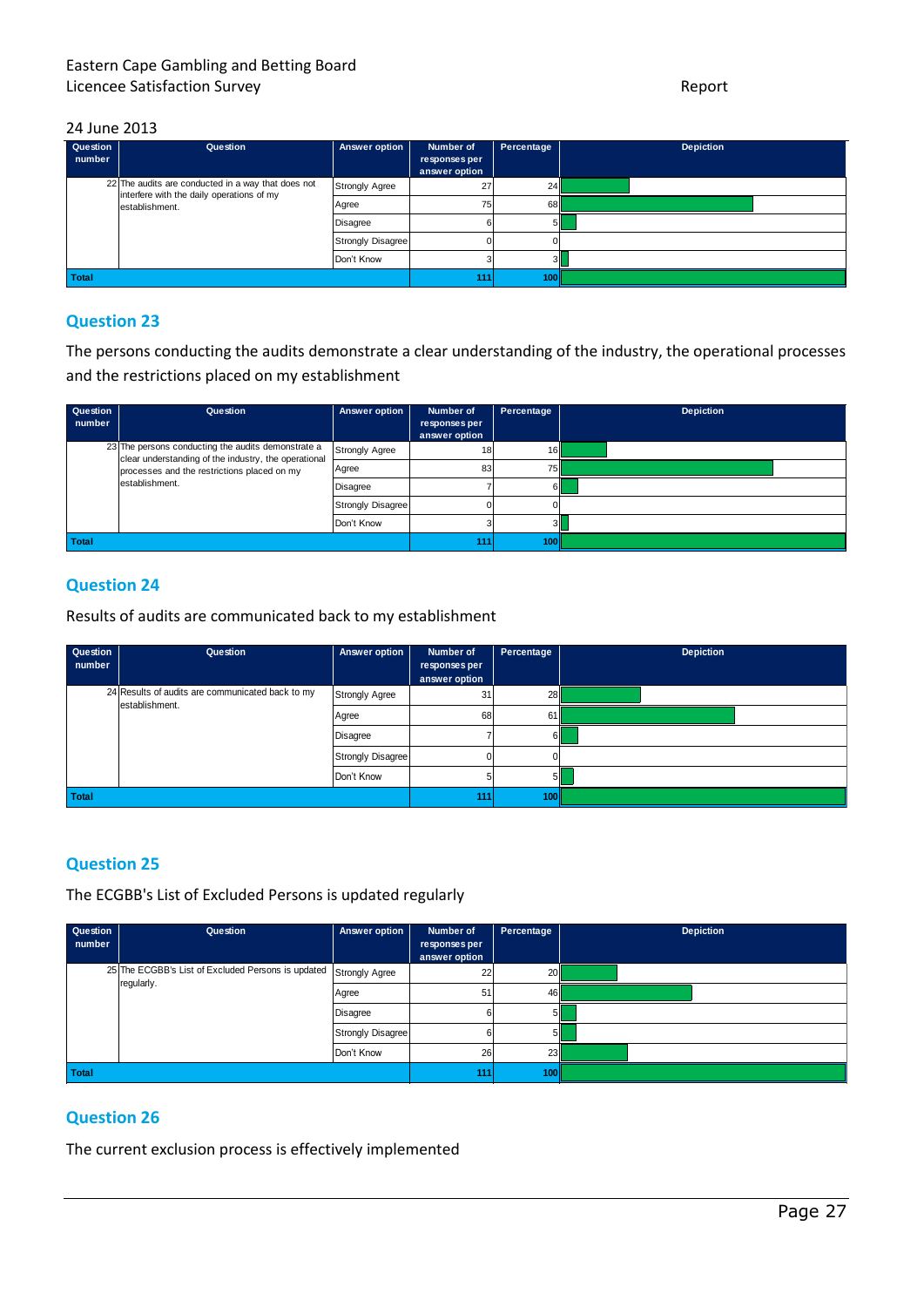| Question<br>number | Question                                                        | Answer option            | Number of<br>responses per<br>answer option | Percentage      | <b>Depiction</b> |
|--------------------|-----------------------------------------------------------------|--------------------------|---------------------------------------------|-----------------|------------------|
|                    | 26 The current exclusion process is effectively<br>implemented. | <b>Strongly Agree</b>    | 21                                          | 19 <sup>1</sup> |                  |
|                    |                                                                 | Agree                    | 58                                          | 52              |                  |
|                    |                                                                 | Disagree                 |                                             | 5 F             |                  |
|                    |                                                                 | <b>Strongly Disagree</b> | b                                           | 5Ι              |                  |
|                    |                                                                 | Don't Know               | 20                                          | 18 <sup>1</sup> |                  |
| Total              |                                                                 |                          | 111                                         | 100             |                  |

#### **Question 27**

ECGBB inspects licence holders in an effective manner

| Question<br>number | Question                                          | <b>Answer option</b>     | Number of<br>responses per<br>answer option | Percentage       | <b>Depiction</b> |
|--------------------|---------------------------------------------------|--------------------------|---------------------------------------------|------------------|------------------|
|                    | 27 ECGBB inspects licence holders in an effective | <b>Strongly Agree</b>    | 34                                          | 31               |                  |
|                    | manner.                                           | Agree                    | 72                                          | 65               |                  |
|                    |                                                   | Disagree                 |                                             |                  |                  |
|                    |                                                   | <b>Strongly Disagree</b> |                                             |                  |                  |
|                    |                                                   | Don't Know               |                                             |                  |                  |
| Total              |                                                   |                          | 111                                         | 100 <sub>1</sub> |                  |

#### **Question 28**

The actions taken by the ECGBB identify and combat illegal gaming effectively

| Question<br>number | Question                                                                             | Answer option            | Number of<br>responses per<br>answer option | Percentage       | <b>Depiction</b> |
|--------------------|--------------------------------------------------------------------------------------|--------------------------|---------------------------------------------|------------------|------------------|
|                    | 28 The actions taken by the ECGBB identify and<br>combat illegal gaming effectively. | <b>Strongly Agree</b>    | 20                                          | 18 <sub>h</sub>  |                  |
|                    |                                                                                      | Agree                    | 64                                          | 58               |                  |
|                    |                                                                                      | Disagree                 | Ð.                                          | ы                |                  |
|                    |                                                                                      | <b>Strongly Disagree</b> |                                             |                  |                  |
|                    |                                                                                      | Don't Know               | 22                                          | 20               |                  |
| Total              |                                                                                      |                          | 111                                         | 100 <sub>h</sub> |                  |

#### **Question 29**

The process to report illegal gambling sites to the ECGBB is user-friendly and has been communicated extensively

| Question<br>number | Question                                                                                      | Answer option            | Number of<br>responses per<br>answer option | Percentage       | <b>Depiction</b> |
|--------------------|-----------------------------------------------------------------------------------------------|--------------------------|---------------------------------------------|------------------|------------------|
|                    | 29 The process to report illegal gambling sites to the<br>ECGBB is user-friendly and has been | <b>Strongly Agree</b>    | 15                                          | 14               |                  |
|                    | communicated extensively.                                                                     | Agree                    | 40                                          | 36               |                  |
|                    |                                                                                               | <b>Disagree</b>          | 18I                                         | 16               |                  |
|                    |                                                                                               | <b>Strongly Disagree</b> |                                             |                  |                  |
|                    |                                                                                               | Don't Know               | 36                                          | 32               |                  |
| <b>Total</b>       |                                                                                               |                          | 111                                         | 100 <sub>1</sub> |                  |

#### **Question 30**

The ECGBB responds promptly and decisively to reports of illegal gambling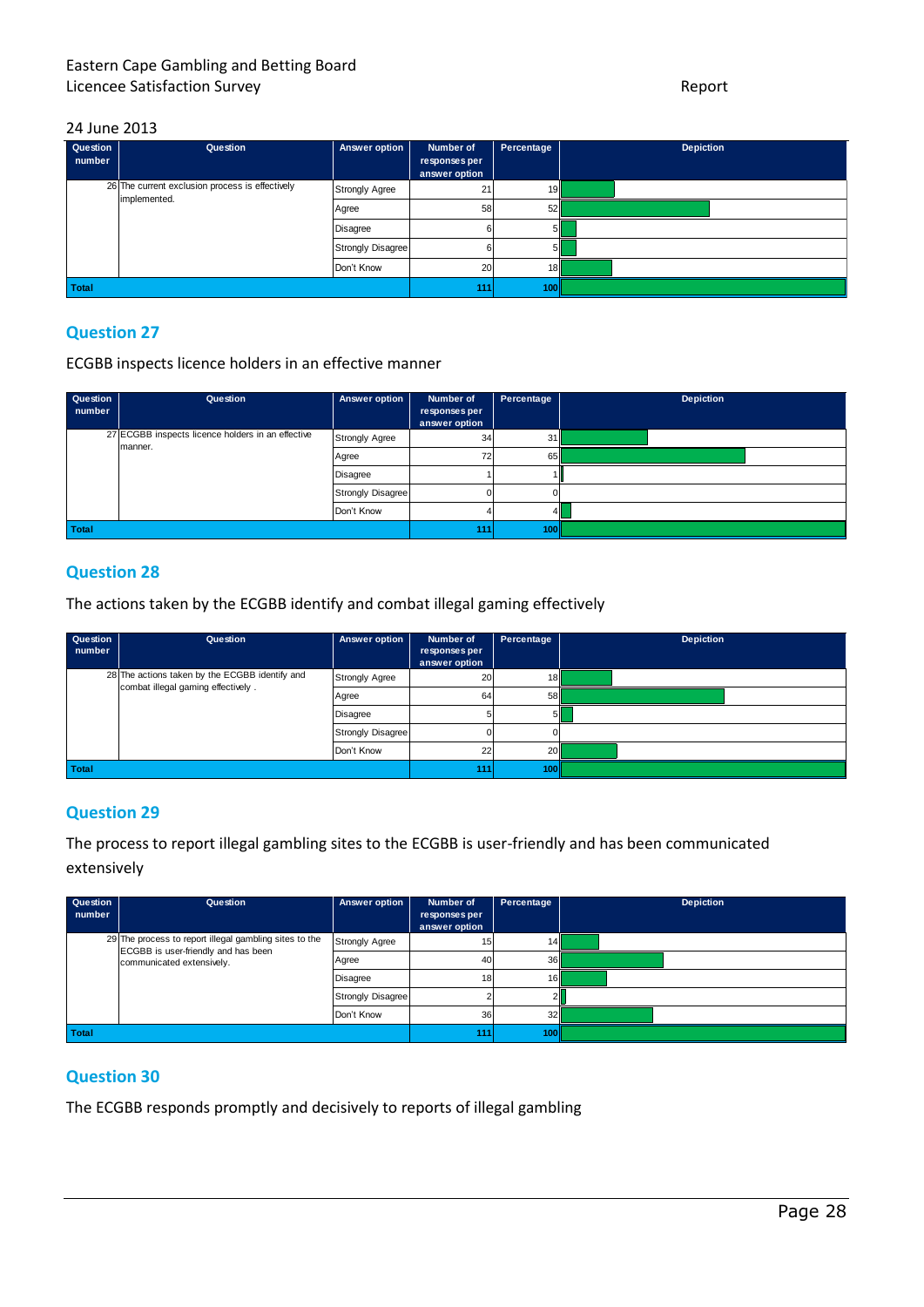| Question<br>number | Question                                                                         | Answer option            | Number of<br>responses per | Percentage      | <b>Depiction</b> |
|--------------------|----------------------------------------------------------------------------------|--------------------------|----------------------------|-----------------|------------------|
|                    |                                                                                  |                          | answer option              |                 |                  |
|                    | 30 The ECGBB responds promptly and decisively to<br>reports of illegal gambling. | <b>Strongly Agree</b>    | 13                         | 12 <sub>1</sub> |                  |
|                    |                                                                                  | Agree                    | 37                         | 33              |                  |
|                    |                                                                                  | <b>Disagree</b>          | 19                         |                 |                  |
|                    |                                                                                  | <b>Strongly Disagree</b> |                            |                 |                  |
|                    |                                                                                  | Don't Know               | 41                         | 37              |                  |
| <b>Total</b>       |                                                                                  |                          | 111                        | 100             |                  |

#### **Question 31**

The actions taken against illegal gambling are communicated regularly to stakeholders

| Question<br>number | Question                                                                                     | Answer option            | Number of<br>responses per<br>answer option | Percentage      | <b>Depiction</b> |
|--------------------|----------------------------------------------------------------------------------------------|--------------------------|---------------------------------------------|-----------------|------------------|
|                    | 31 The actions taken against illegal gambling are<br>communicated regularly to stakeholders. | <b>Strongly Agree</b>    | 13                                          |                 |                  |
|                    |                                                                                              | Agree                    | 42                                          | 38 <sup>1</sup> |                  |
|                    |                                                                                              | Disagree                 | 18                                          | 16 <sub>h</sub> |                  |
|                    |                                                                                              | <b>Strongly Disagree</b> |                                             |                 |                  |
|                    |                                                                                              | Don't Know               | 38                                          | 34              |                  |
| Total              |                                                                                              |                          | 111                                         | 100             |                  |

#### **Question 32**

The public awareness campaign driven by the ECGBB is addressing illegal gambling and its consequences effectively

| Question<br>number | Question                                                                  | Answer option            | Number of<br>responses per<br>answer option | Percentage      | <b>Depiction</b> |
|--------------------|---------------------------------------------------------------------------|--------------------------|---------------------------------------------|-----------------|------------------|
|                    | 32 The public awareness campaign driven by the                            | <b>Strongly Agree</b>    | 14                                          | 13 <sub>h</sub> |                  |
|                    | ECGBB is addressing illegal gambling and its<br>consequences effectively. | Agree                    | 50                                          | 45              |                  |
|                    |                                                                           | Disagree                 | 12                                          |                 |                  |
|                    |                                                                           | <b>Strongly Disagree</b> |                                             |                 |                  |
|                    |                                                                           | Don't Know               | 35 <sub>1</sub>                             | 32 <sub>1</sub> |                  |
| Total              |                                                                           |                          | 111                                         | 100             |                  |

#### **Question 33**

The Gambling Consumer Protection Strategy adopted by the ECGBB has been communicated adequately

| Question<br>number | Question                                                                                   | Answer option            | Number of<br>responses per<br>answer option | Percentage      | <b>Depiction</b> |
|--------------------|--------------------------------------------------------------------------------------------|--------------------------|---------------------------------------------|-----------------|------------------|
|                    | 33 The Gambling Consumer Protection Strategy<br>adopted by the ECGBB has been communicated | <b>Strongly Agree</b>    | 17                                          | 15              |                  |
|                    | adequately.                                                                                | Agree                    | 33                                          | 30              |                  |
|                    |                                                                                            | <b>Disagree</b>          |                                             | 10 <sub>h</sub> |                  |
|                    |                                                                                            | <b>Strongly Disagree</b> |                                             |                 |                  |
|                    |                                                                                            | Don't Know               | 50                                          | 45              |                  |
| Total              |                                                                                            |                          | 111                                         | 100             |                  |

#### **Question 34**

ECGBB conducts research into the impact of gambling in the Eastern Cape in terms of the Gambling Consumer Protection Strategy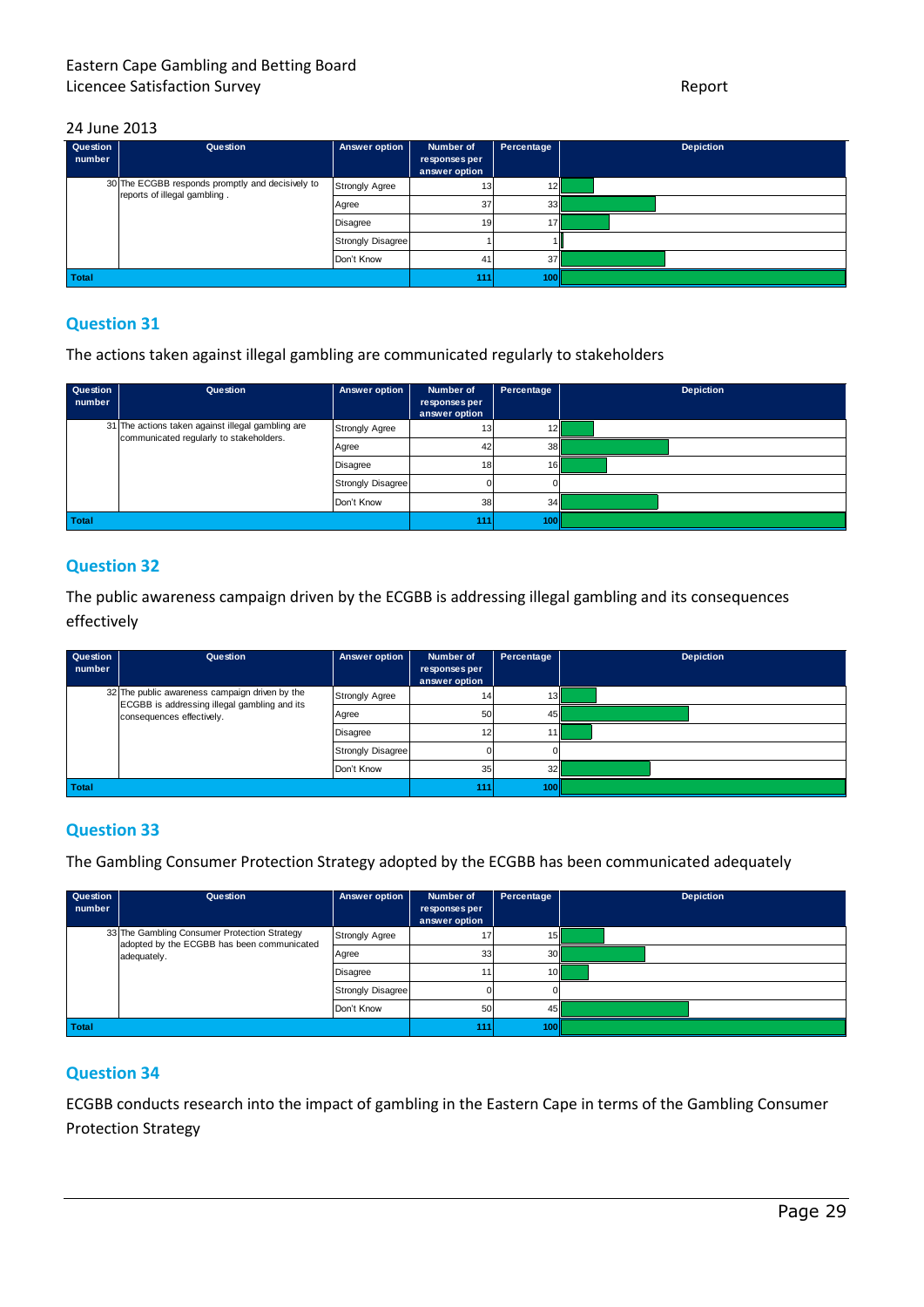| Question<br>number | Question                                                                                      | Answer option            | Number of                      | Percentage      | <b>Depiction</b> |
|--------------------|-----------------------------------------------------------------------------------------------|--------------------------|--------------------------------|-----------------|------------------|
|                    |                                                                                               |                          | responses per<br>answer option |                 |                  |
|                    | 34 ECGBB conducts research into the impact of<br>gambling in the Eastern Cape in terms of the | <b>Strongly Agree</b>    | 11                             | 10 <sub>1</sub> |                  |
|                    | Gambling Consumer Protection Strategy.                                                        | Agree                    | 35                             | 32 <sub>l</sub> |                  |
|                    |                                                                                               | <b>Disagree</b>          |                                |                 |                  |
|                    |                                                                                               | <b>Strongly Disagree</b> | ΩI                             |                 |                  |
|                    |                                                                                               | Don't Know               | 61                             | 55              |                  |
| <b>Total</b>       |                                                                                               |                          | 111                            | 100             |                  |

#### **Question 35**

Results of the research are communicated to interested parties

| Question<br>number | Question                                                              | Answer option            | Number of<br>responses per<br>answer option | Percentage | <b>Depiction</b> |
|--------------------|-----------------------------------------------------------------------|--------------------------|---------------------------------------------|------------|------------------|
|                    | 35 Results of the research are communicated to<br>interested parties. | <b>Strongly Agree</b>    |                                             |            |                  |
|                    |                                                                       | Agree                    | 28                                          | 25         |                  |
|                    |                                                                       | Disagree                 | 10                                          |            |                  |
|                    |                                                                       | <b>Strongly Disagree</b> |                                             |            |                  |
|                    |                                                                       | Don't Know               | 59                                          | 53         |                  |
| <b>Total</b>       |                                                                       |                          | 111                                         | 100        |                  |

#### **Question 36**

The declaration of September as the "Responsible Gambling Month" has heightened awareness

| Question | Question                                                                                         | Answer option            | Number of                      | Percentage | <b>Depiction</b> |
|----------|--------------------------------------------------------------------------------------------------|--------------------------|--------------------------------|------------|------------------|
| number   |                                                                                                  |                          | responses per<br>answer option |            |                  |
|          | 36 The declaration of September as the "Responsible<br>Gambling Month" has heightened awareness. | <b>Strongly Agree</b>    |                                |            |                  |
|          |                                                                                                  | Agree                    | 31                             | 28         |                  |
|          |                                                                                                  | Disagree                 | 18                             | 16.        |                  |
|          |                                                                                                  | <b>Strongly Disagree</b> |                                |            |                  |
|          |                                                                                                  | Don't Know               | 48                             | 43         |                  |
| Total    |                                                                                                  |                          | 111                            | 100        |                  |

#### **Question 37**

The Responsible Gambling programme conducted by the ECGBB educates the public adequately

| Question<br>number | Question                                        | Answer option            | Number of<br>responses per<br>answer option | Percentage      | <b>Depiction</b> |
|--------------------|-------------------------------------------------|--------------------------|---------------------------------------------|-----------------|------------------|
|                    | 37 The Responsible Gambling programme conducted | <b>Strongly Agree</b>    |                                             | 10 <sup>1</sup> |                  |
|                    | by the ECGBB educates the public adequately.    | Agree                    | 50                                          | 45              |                  |
|                    |                                                 | Disagree                 | 17                                          | 15 <sub>h</sub> |                  |
|                    |                                                 | <b>Strongly Disagree</b> |                                             |                 |                  |
|                    |                                                 | Don't Know               | 33                                          | 30              |                  |
| Total              |                                                 |                          | 111                                         | 100             |                  |

#### **Question 38**

The introduction of the NRGP toll-free helpline has enhanced the Responsible Gambling programme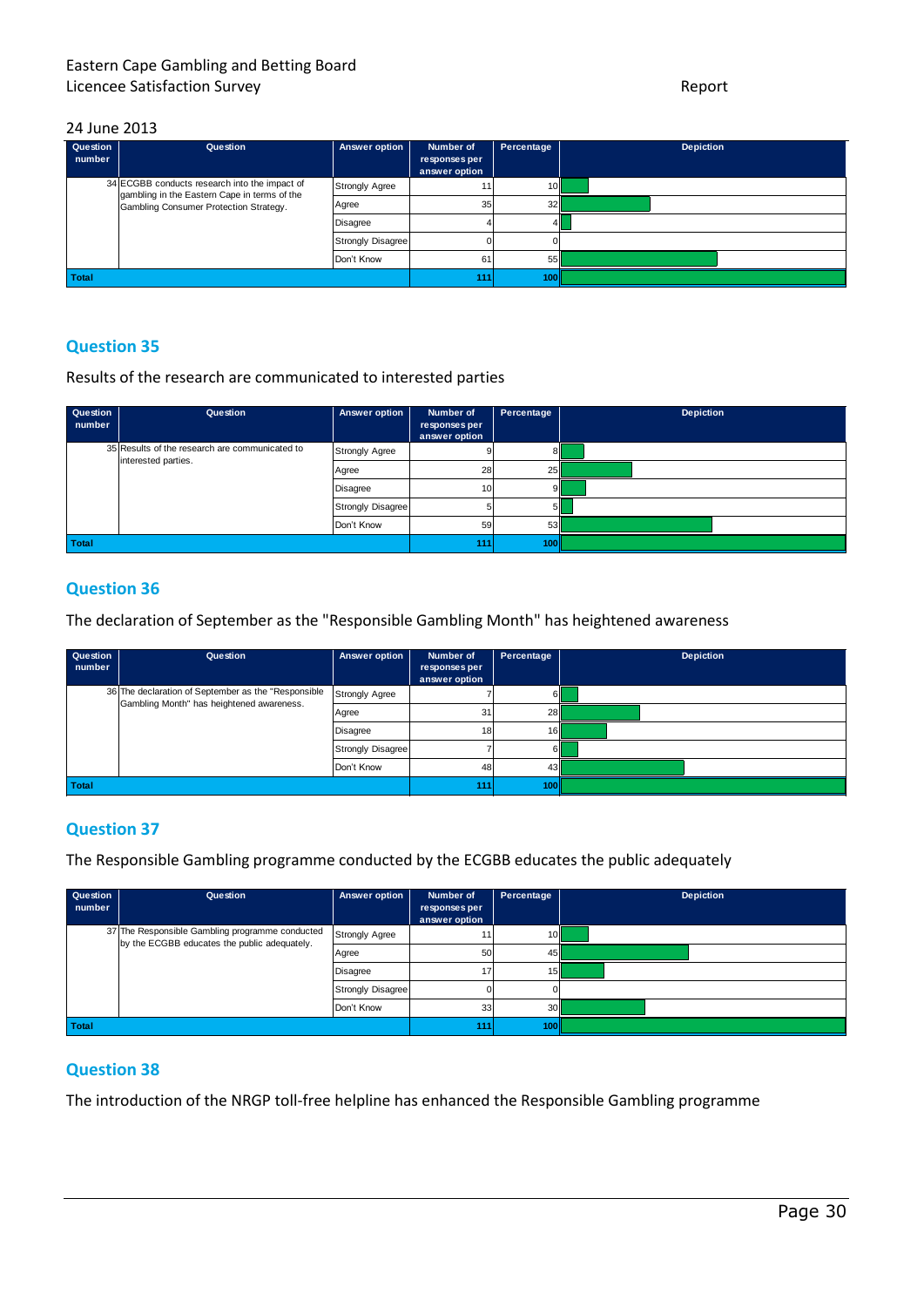| Question<br>number | Question                                                                                               | Answer option            | Number of<br>responses per | Percentage      | <b>Depiction</b> |
|--------------------|--------------------------------------------------------------------------------------------------------|--------------------------|----------------------------|-----------------|------------------|
|                    |                                                                                                        |                          | answer option              |                 |                  |
|                    | 38 The introduction of the NRGP toll-free helpline has<br>enhanced the Responsible Gambling programme. | <b>Strongly Agree</b>    | 18                         | 16              |                  |
|                    |                                                                                                        | Agree                    | 74                         | 67              |                  |
|                    |                                                                                                        | <b>Disagree</b>          |                            |                 |                  |
|                    |                                                                                                        | <b>Strongly Disagree</b> | $\Omega$                   |                 |                  |
|                    |                                                                                                        | Don't Know               | 16                         | 14 <sub>1</sub> |                  |
| <b>Total</b>       |                                                                                                        |                          | 1111                       | 100             |                  |

#### **Question 39**

A provincially-based help programme will be more effective to address problem gambling

| Question<br>number | Question                                                                                      | Answer option            | Number of<br>responses per<br>answer option | Percentage      | <b>Depiction</b> |
|--------------------|-----------------------------------------------------------------------------------------------|--------------------------|---------------------------------------------|-----------------|------------------|
|                    | 39 A provincially-based help programme will be more<br>effective to address problem gambling. | <b>Strongly Agree</b>    | 19                                          |                 |                  |
|                    |                                                                                               | Agree                    | 47                                          | 42              |                  |
|                    |                                                                                               | Disagree                 | 19                                          |                 |                  |
|                    |                                                                                               | <b>Strongly Disagree</b> |                                             |                 |                  |
|                    |                                                                                               | Don't Know               | 18                                          | 16 <sub>1</sub> |                  |
| <b>Total</b>       |                                                                                               |                          | 111                                         | 100             |                  |

#### **Question 40**

My establishment receives regular updates/feedback from the ECGBB

| Question<br>number | Question                                                                 | Answer option            | Number of<br>responses per<br>answer option | Percentage      | <b>Depiction</b> |
|--------------------|--------------------------------------------------------------------------|--------------------------|---------------------------------------------|-----------------|------------------|
|                    | 40 My establishment receives regular<br>updates/feedback from the ECGBB. | <b>Strongly Agree</b>    | 17 <sup>1</sup>                             | 15 <sub>l</sub> |                  |
|                    |                                                                          | Agree                    | 67                                          | 60              |                  |
|                    |                                                                          | Disagree                 | 24                                          | 22              |                  |
|                    |                                                                          | <b>Strongly Disagree</b> |                                             |                 |                  |
|                    |                                                                          | Don't Know               |                                             | з.              |                  |
| <b>Total</b>       |                                                                          |                          | 111                                         | 100             |                  |

#### **Question 41**

The current channels of communication used by the ECGBB are effective

| Question<br>number | Question                                                                                    | Answer option     | Number of<br>responses per<br>answer option | Percentage | <b>Depiction</b> |
|--------------------|---------------------------------------------------------------------------------------------|-------------------|---------------------------------------------|------------|------------------|
|                    | 41 The current channels of communication used by the Strongly Agree<br>ECGBB are effective. |                   | 20                                          | 18         |                  |
|                    |                                                                                             | Agree             | 74                                          | 67         |                  |
|                    |                                                                                             | Disagree          | 15                                          | 14         |                  |
|                    |                                                                                             | Strongly Disagree |                                             |            |                  |
|                    |                                                                                             | Don't Know        |                                             |            |                  |
| <b>Total</b>       |                                                                                             |                   | 111                                         | 100        |                  |

#### **Question 42**

The strategic imperatives of the ECGBB are communicated clearly